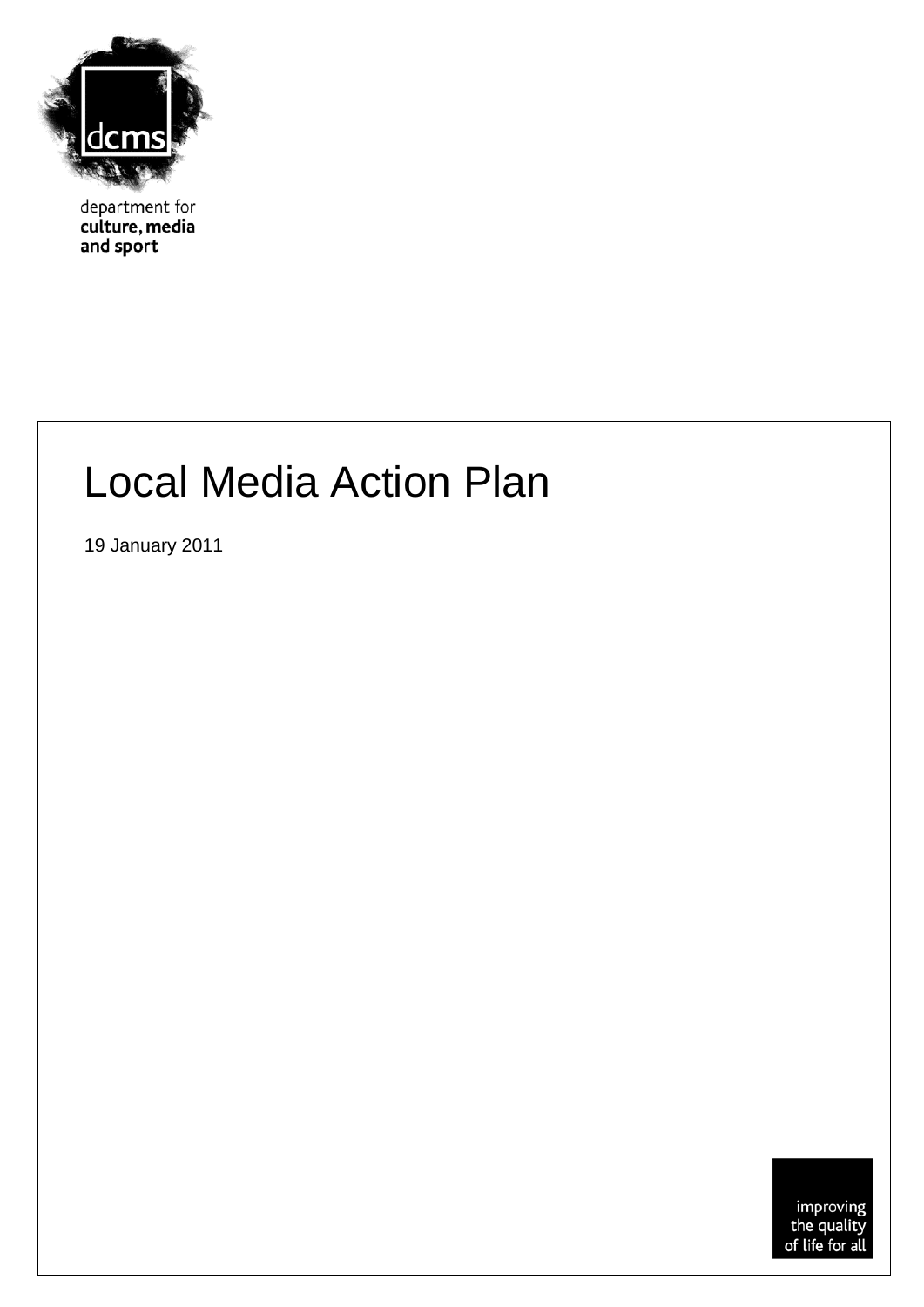Our aim is to improve the quality of life for all through cultural and sporting activities, support the pursuit of excellence, and champion the tourism, creative and leisure industries.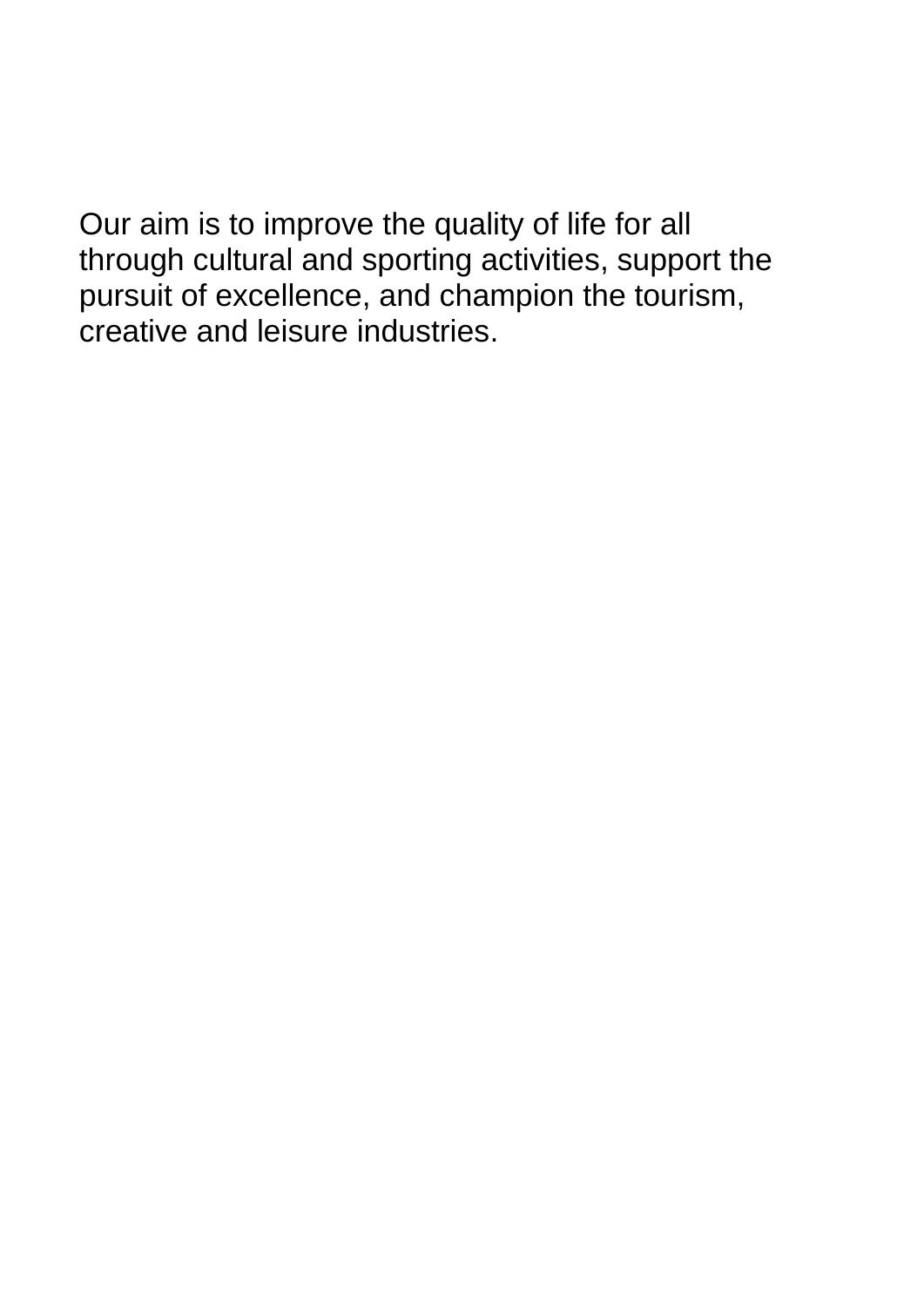$\overline{\mathbf{3}}$ 

# **Contents**

| <b>Key Issues</b> |  |  |  |  |  |
|-------------------|--|--|--|--|--|
|                   |  |  |  |  |  |
|                   |  |  |  |  |  |
|                   |  |  |  |  |  |
|                   |  |  |  |  |  |
|                   |  |  |  |  |  |
|                   |  |  |  |  |  |
|                   |  |  |  |  |  |

## **Action Plan**

|--|--|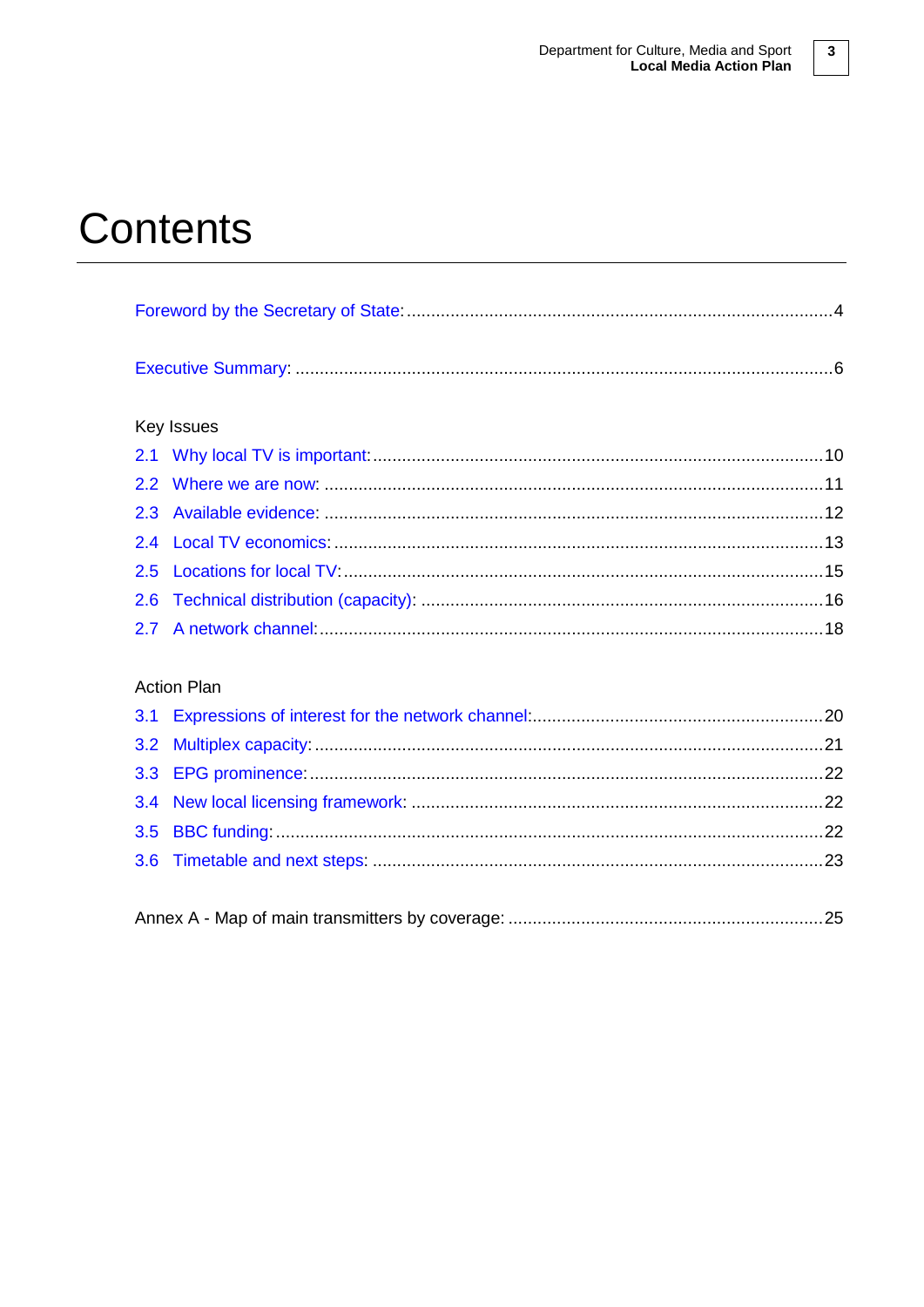#### **4**

# <span id="page-3-0"></span>Foreword by the Secretary of State

Putting power in the hands of citizens, neighbourhoods and councils is at the heart of the Coalition Government's policy agenda. Public service reform across every area of life from education to policing will see a radical shift in control from Whitehall to the town hall and from Ministers to citizens.

With more power devolved to the local level it is vital that we have a thriving and sustainable local media sector in order to hold those with new responsibilities to account. Advances in technology means that the media industry has gone through significant change over the last few years. But television still remains a powerful form of media and the most valued source of news for most people. For local democracy to flourish I believe that our most important media medium must be able to report on local content in depth and to a high standard. As such the Coalition Government will do all it can to ensure that localness is at the heart of our media sector and that local television services can flourish.

This Action Plan sets out how we will do this. It follows on from Nicholas Shott's review which concluded that local television was commercially viable in both the short term and the long term provided that certain conditions were met. In this document the Government sets out how we plan to meet these conditions.

The end result will be a radical transformation of the broadcasting sector as we know it. Not only will we see a brand new channel on Digital Terrestrial Television but this channel will also act as a backbone for many new local television services.In the future I want every community to have the opportunity to access truly local television content. More significantly I want them to be able to access content viewed from a local perspective. But I do not want to impose a version of these services from Whitehall. By definition local television should be locally determined. It should also be commercially sustainable. I am sure that local services across the country will differ greatly. Local demand, local creativity and local content will vary from place to place. This is as it should be. Provided certain standards in quality are still met I want to encourage as flexible and as vibrant a sector as possible.

It is not surprising that much of the traditional media establishment have been slow to respond positively to this vision of the future. It means a dramatic change to the way that things currently work. It will put power is put into the hands of new local production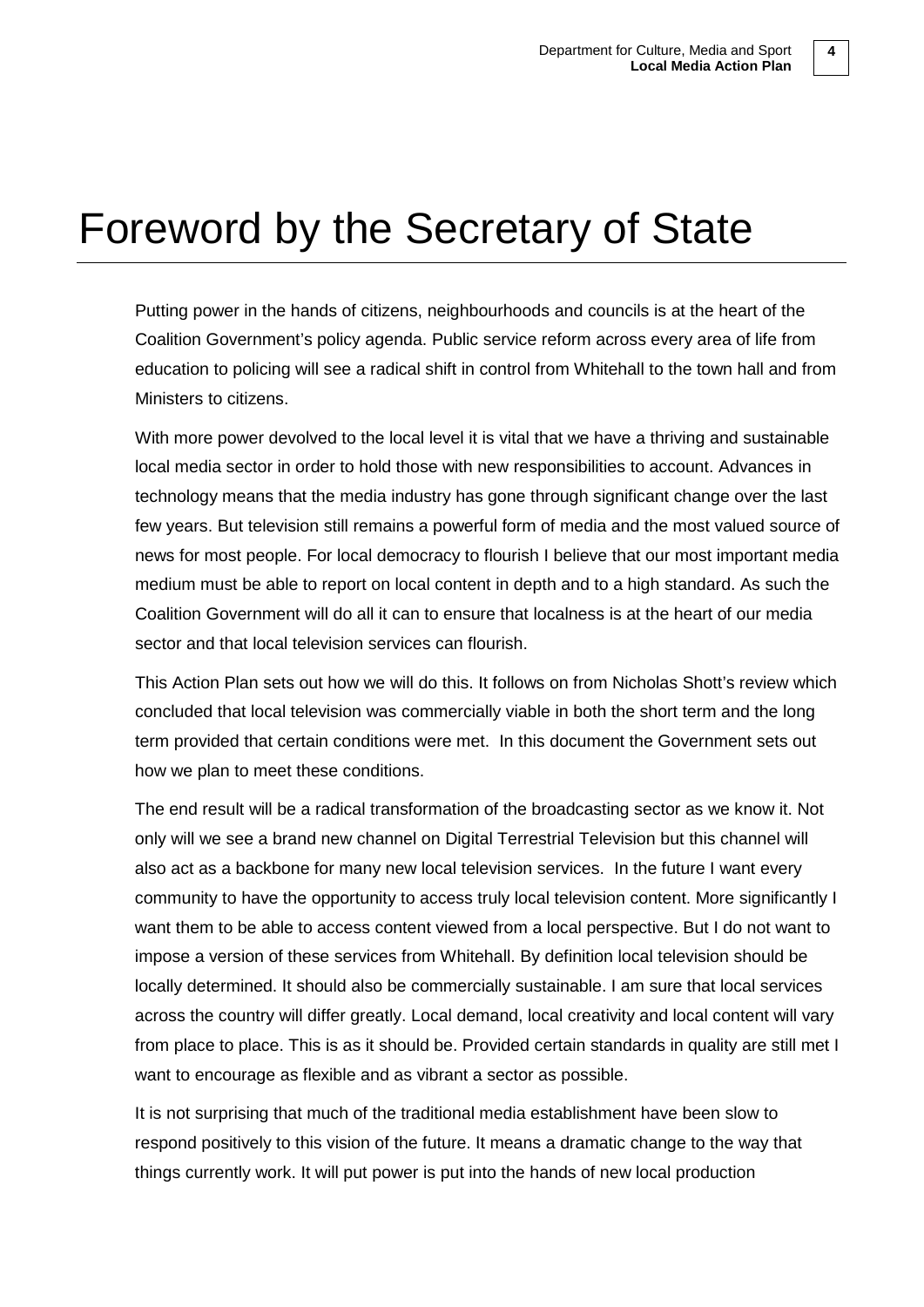companies, new local media organisations and new local advertisers. At the very least it will ensure that the existing media sector puts local content at its heart.

This Action Plan sets out a clear pathway to a new more localised broadcasting sector. But it is not something that Government can do alone. Government's role is to remove barriers and facilitate the emergence of local television services. But it is the sector itself which will deliver on this vision. So I would encourage everyone interested in this sector to get in touch. I look forward to hearing from you.

### **JEREMY HUNT**

January 2011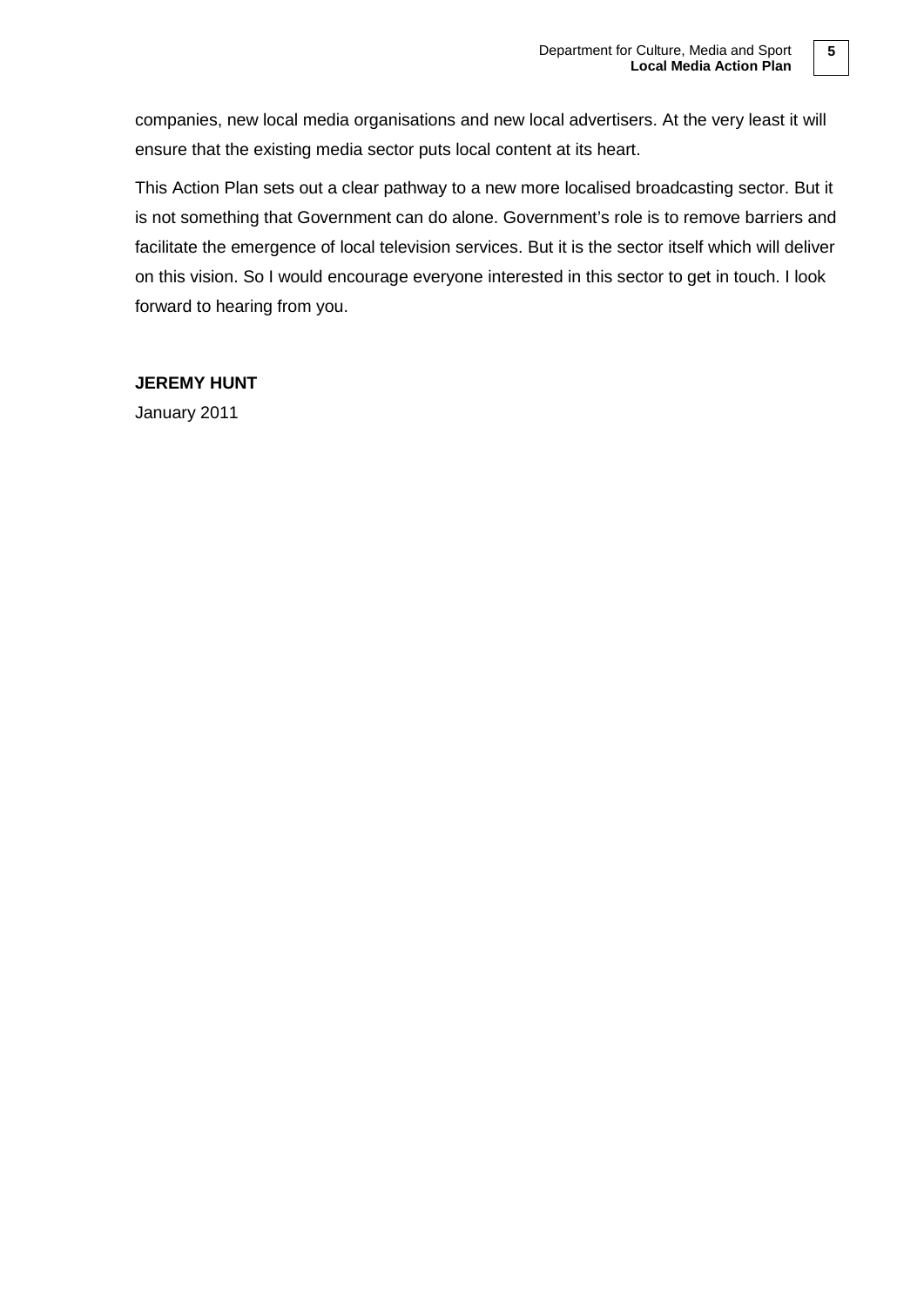# <span id="page-5-0"></span>Executive Summary

### **1.1 Introduction**

This action plan sets out how the Government will facilitate the creation of a new generation of local TV services. Creating the right conditions for local television to emerge in the UK forms a key part of the Government's vision for the UK's media industry. The UK has a strong and diverse media tradition as well as a good track record in rising to new challenges presented by multimedia and multi-platforms. Despite significant technological changes, television remains the main platform for the consumption of news<sup>[1](#page-5-1)</sup>. But while television in the UK provides international, national and regional news, it has struggled to provide truly local content. The Government believes that now is the right time to address this gap and wishes to see an increase in local TV content with more locally-focused perspectives.

As the Government seeks to decentralise power from Westminster and give people a greater say in how their communities are run, the Government wants to see a strong local media sector that has plurality in platform and voice. Local press and local radio are well-established in the marketplace and hold direct experience of delivering local content to local audiences. Local websites provide even more locally targeted information and offer links to other media platforms. However, local television does not currently have any strong foothold in the UK and given the right conditions, the Government believes that local TV services can take an active role in local as well as national democracy. In the nations (Scotland, Wales and Northern Ireland), local or nations-based news is particularly important as part of devolution. Local TV can be a tool to hold local institutions to account and encourage local political engagement. It provides viewers with information about where they live and issues that affect them, all from a local perspective.

Technological change continues to have a massive impact on the media markets and our daily lives. Internet protocol television (IPTV) is the latest technical development which will provide video on demand and connect the television set to the internet. This will allow audiences to receive television services in a seamless way whether these are distributed through traditional broadcasting technologies such as roof top aerials (digital terrestrial), cable or satellite and those distributed via

<span id="page-5-1"></span><sup>1</sup> <http://stakeholders.ofcom.org.uk/binaries/broadcast/reviews-investigations/psb-review/psb2010/Perceptions.pdf>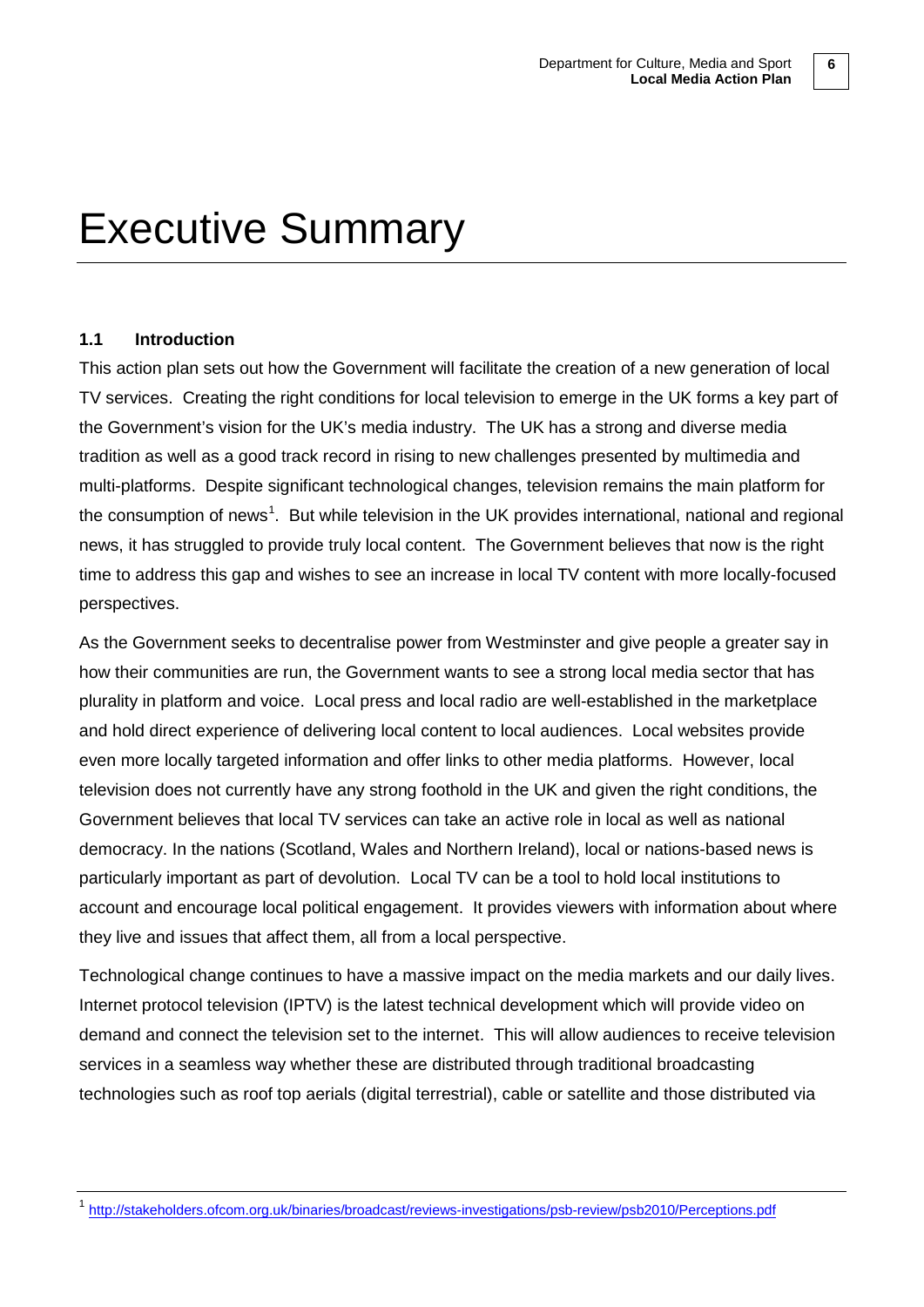fixed broadband or wireless. In his independent review<sup>[2](#page-6-0)</sup>, Nicholas Shott said that in the long term, local TV looked set to be delivered through IPTV technology. The Government agrees that IPTV is likely to become the distribution means for local TV services as well as other TV services as it has the scope to be far more local and targeted at individual localities in a way that distribution via television masts cannot.

However, it is uncertain when IPTV will be sufficiently well-established and widely in use; accordingly the Government proposes to facilitate a transitional phase for local television by putting in place a new framework that will allow existing and new entrants an opportunity to provide local services on mainstream television. This plan sets out the steps the Government will take to help create new local TV services in the UK. It builds upon the Nicholas Shott review submitted to the Secretary of State in December 2010 which outlined the conditions necessary for local TV to emerge in the UK. The Government agrees with Nicholas Shott's overall assessment that commercial viability of local TV is achievable and has considered the scope of how the conditions he set out can be met. While a number of issues remain to be determined, these will be addressed over the coming months by taking into account responses to this plan. There are regulatory and commercial barriers that have prevented local TV from emerging and the Government is seeking to tackle each of these to kickstart the emergence of local TV.

### **1.2 New network channel**

The Government's goal is 10-20 local TV services operating by 2015 with the first local services licensed from summer 2012. These services will be supported through an affiliate/network construct. This network concept was recommended by Nicholas Shott as the only way to achieve a sustainable model. This is broadly supported by analysis carried out for Ofcom<sup>[3](#page-6-1)</sup>. It has parallels with the way local TV works in other countries but the model for the UK has to be wholly specific and adaptable to the way the UK's media markets work in order to meet the needs and expectations of local audiences.

The Government is ready to take the necessary steps to enable local TV. Engineering investment in multiplex capacity and arranging EPG prominence will provide significant incentives. In return, the Government is creating a new opportunity for a new network channel that will carry local services at specified times during the day. It may also carry some network content if that is how the network channel provider believes the maximum revenue can be generated to support a network of local service provision.

<span id="page-6-0"></span><http://www.culture.gov.uk/publications/7655.aspx>

<span id="page-6-1"></span><sup>&</sup>lt;sup>3</sup> [http://stakeholders.ofcom.org.uk/binaries/consultations/psb2\\_phase2/statement/annex4.pdf](http://stakeholders.ofcom.org.uk/binaries/consultations/psb2_phase2/statement/annex4.pdf)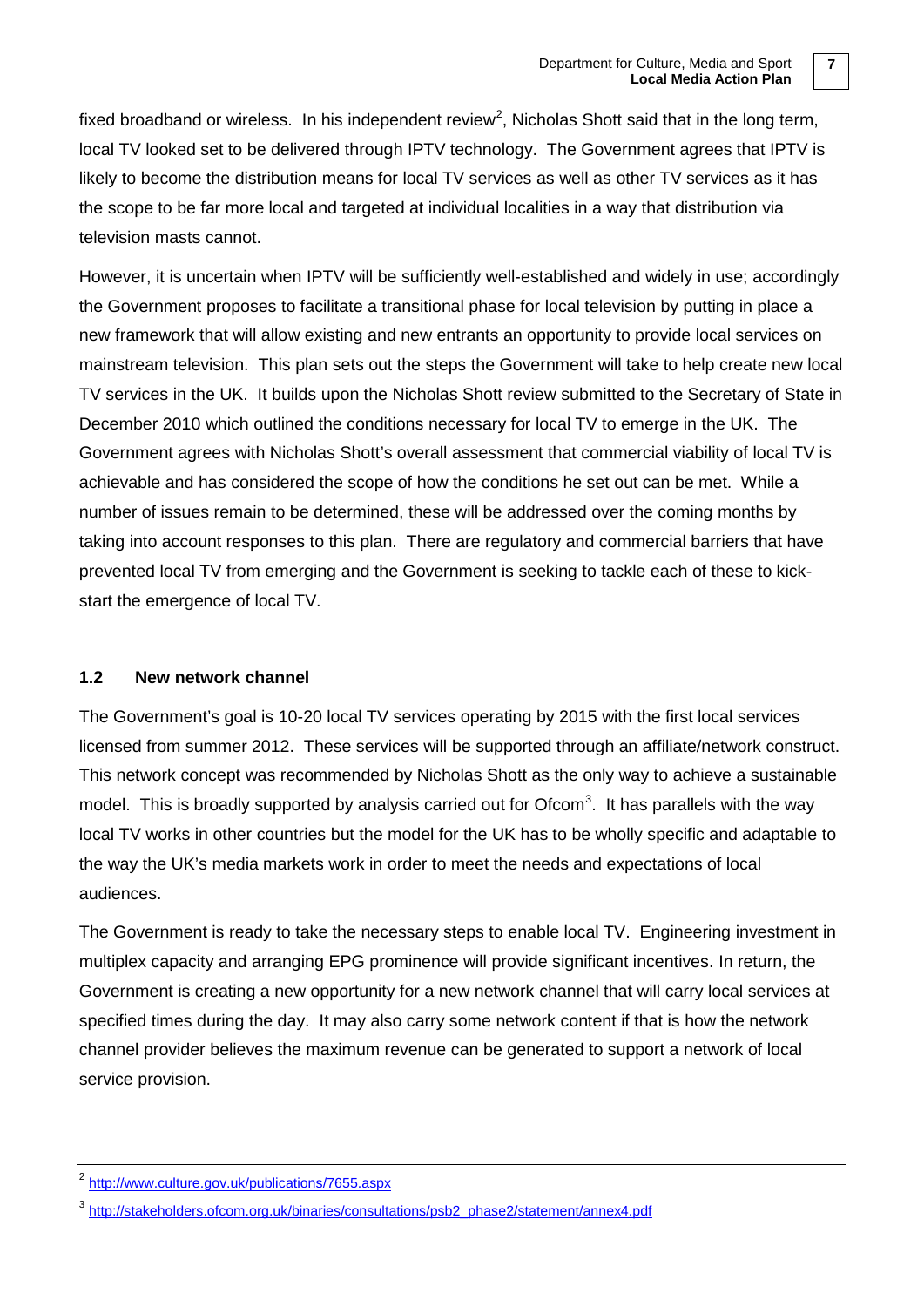The Government is initiating a process commencing with a request for expressions of interest for the provision of this new local TV network channel (which might also be termed a spine or backbone). Further details are set out at the end of this document.

The Government is encouraging existing and new media providers or groups of providers to come forward to compete to provide this. It is not for the Government to prescribe an ownership structure but we are creating the overall framework in which a network channel and local content can be provided. Expressions of interest will help Government design the award process which is expected to begin this summer. The Government then intends to implement a new licensing regime as necessary to foster the creation of local TV services whose output will be carried within the network channel's schedule.

Depending on the technical route, in some areas, the network channel may not be able to provide services because technical (capacity) limitations are likely to mean that not all parts of the UK can be served by specific local content. In time, the Government expects this will be balanced by local content provided via IPTV. The Government is also interested in understanding whether local TV can be delivered on IPTV platforms in the short to medium term and expressions of interest will need to consider this.

The process of award will be contingent on the chosen capacity option and the final design of the award process, with award confirmed by summer 2012.

### **1.3 Action plan and how to respond**

Responses to this action plan are requested in two stages:

1. Pages 20-24 set out the areas the Government will be taking action on and what you should consider if sending expressions of interest. **These should be submitted to DCMS by 01 March 2011** and sent to the Local Media Project Team at the Department for Culture, Media and Sport: [local.tv@culture.gsi.gov.uk](mailto:local.tv@culture.gsi.gov.uk)

Or by post to: Peter Bakewell Media Team Department for Culture, Media and Sport 2-4 Cockspur Street London SW1Y 5DH

2. The Government is also interested in hearing from industry and from members of the public about the local TV plans. Questions to consider include: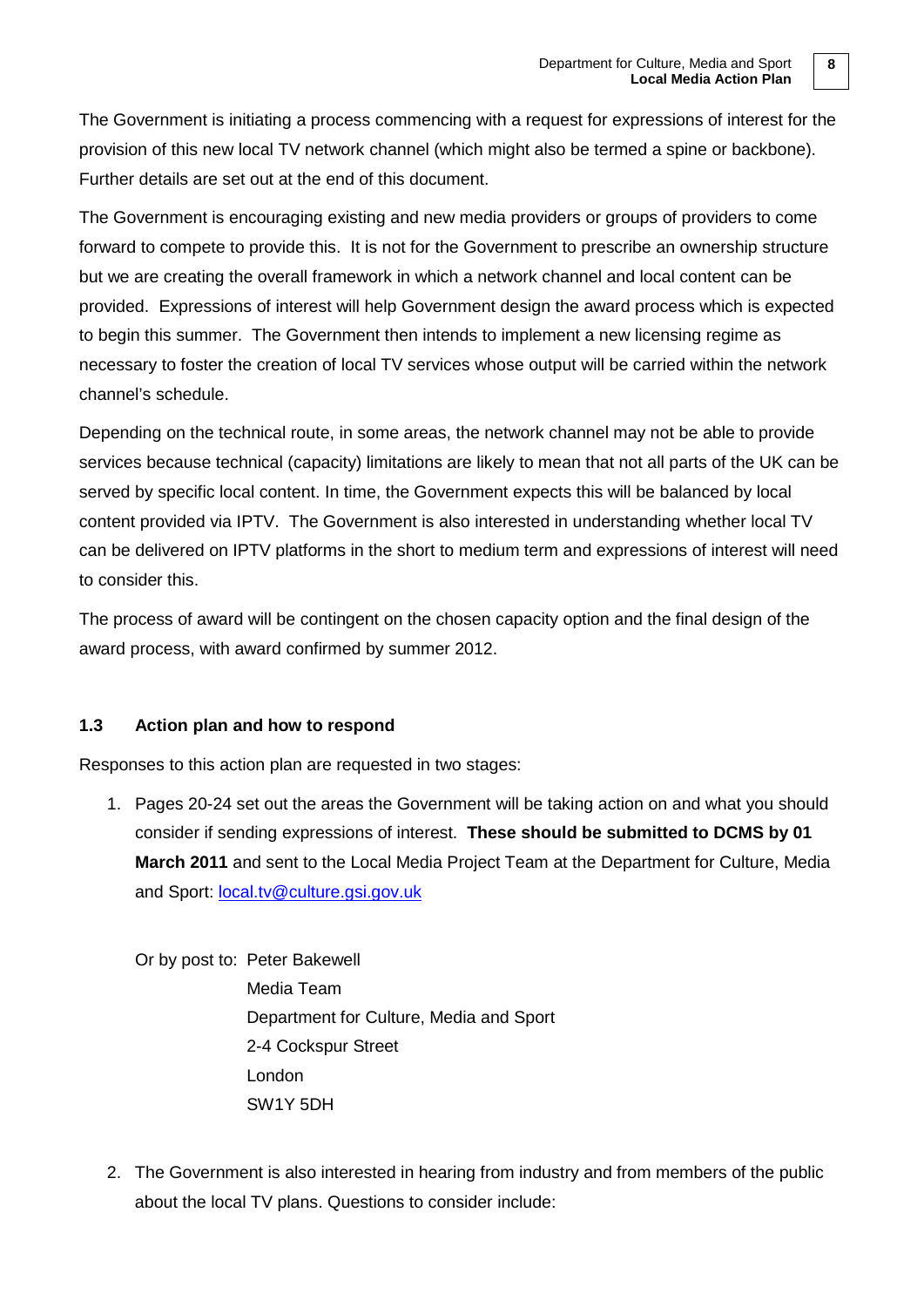- What would be the appropriate balance of local and network content?
- Would local perspectives on national and international news be desirable and/or feasible?
- Apart from news and current affairs, what other local content would be desirable?
- What times of day are most appropriate for the broadcast of local content?
- Would a selection of 'local interest' content be well received if broadcast as network programming?
- How local should the content be? Community, town, nearest city, county, borough?
- How do these issues differ across the devolved nations? Broadcasting policy remains a reserved matter but what do audiences in the nations want from any local TV services?

Please send your comments to the contact details listed above by **13 April 2011**.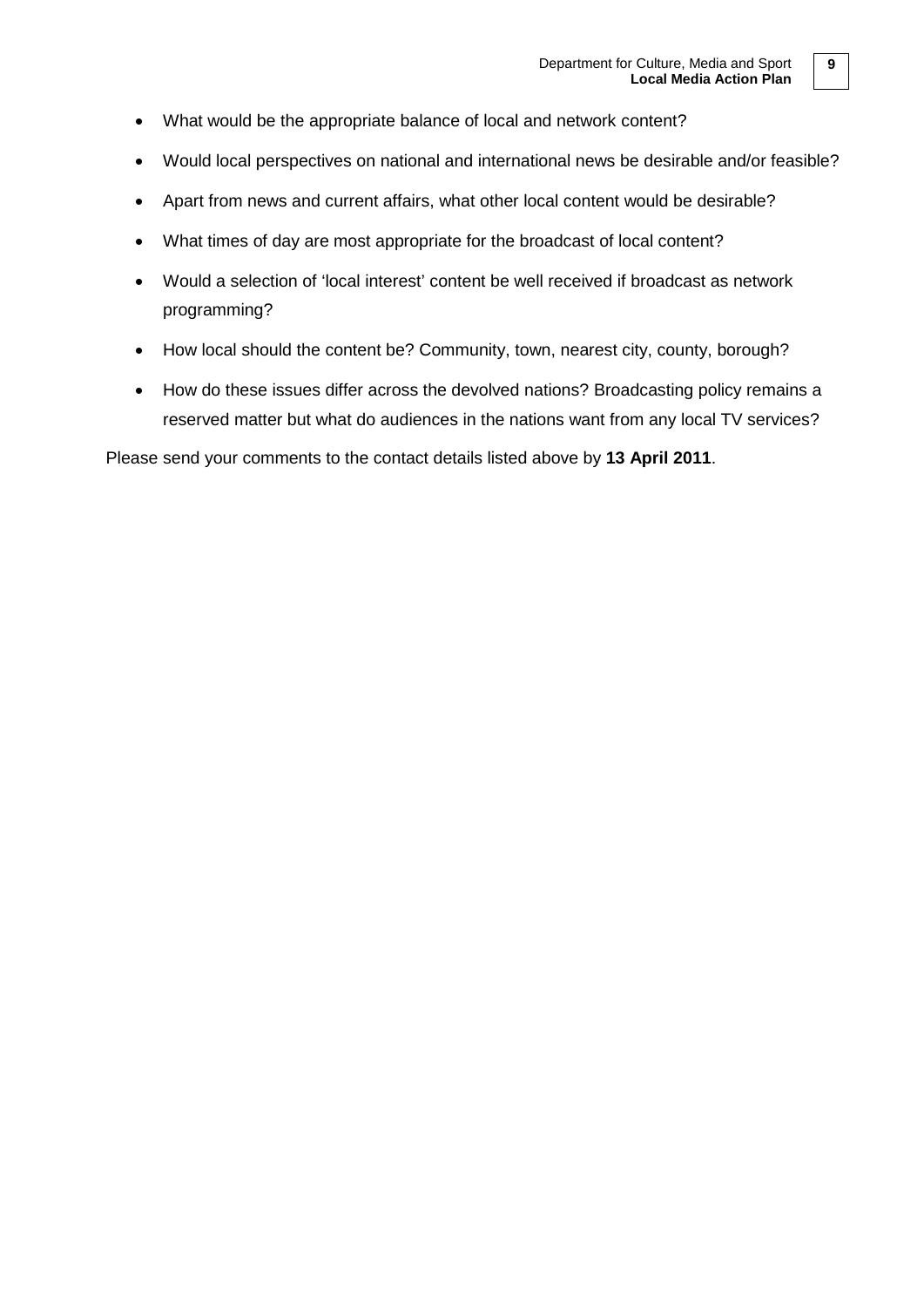# Key Issues

### <span id="page-9-0"></span>**2.1 Why local TV is important**

Local media is a fundamentally important component of the UK's media market. It can provide citizens with a voice, local businesses with a platform for promotion and advertising and the local democratic process with greater accountability and a vehicle to communicate with constituents. The Government is seeking to transfer more power from the centre by encouraging local institutions, communities and individuals to take a more active role in the way Britain functions. Local media has an important role to play in drawing communities together and offering greater degrees of localism as it reflects back communities' stories and information of direct interest and relevance. Local audiences are the receivers of local views, news and information that is specific to their area and their lives.

However, local media including local newspapers and local radio face some big challenges in making a sustainable return on investment. Audiences are taking advantage of new technologies to absorb content, which opens up new business opportunities for media companies. These opportunities require the development of new revenue streams beyond advertising, which will take time to become commercially viable, putting pressure on traditional business models and revenue streams. Local media competes in a multichannel, multiplatform world and as technology evolves IPTV is already expected to be the next major milestone in televised media. As the world becomes more global, it is fair to assume that more people are seeking more local content and information about where they live to provide relevance and belonging and this is where local media can make a difference. IPTV presents huge opportunities for all media, but local media can expect to benefit from this significantly due to the lower overall production costs and accessibility to local audiences presented by this technology.

Television as a media platform remains a powerful and trusted form for viewers. Local TV has the potential to offer many economic, social, cultural and democratic benefits. In a new age of localism, local TV can give individuals an alternative way to engage with their local community and political structure. It provides a space in which local issues can be considered and local people can engage on a scale which has local relevance.

A combination of market incentives, a reduction in regulatory barriers and innovation from market participants will provide local television with the best opportunity to emerge in a sustainable way in the UK. The challenge for local TV has long been a commercial viability one and the Government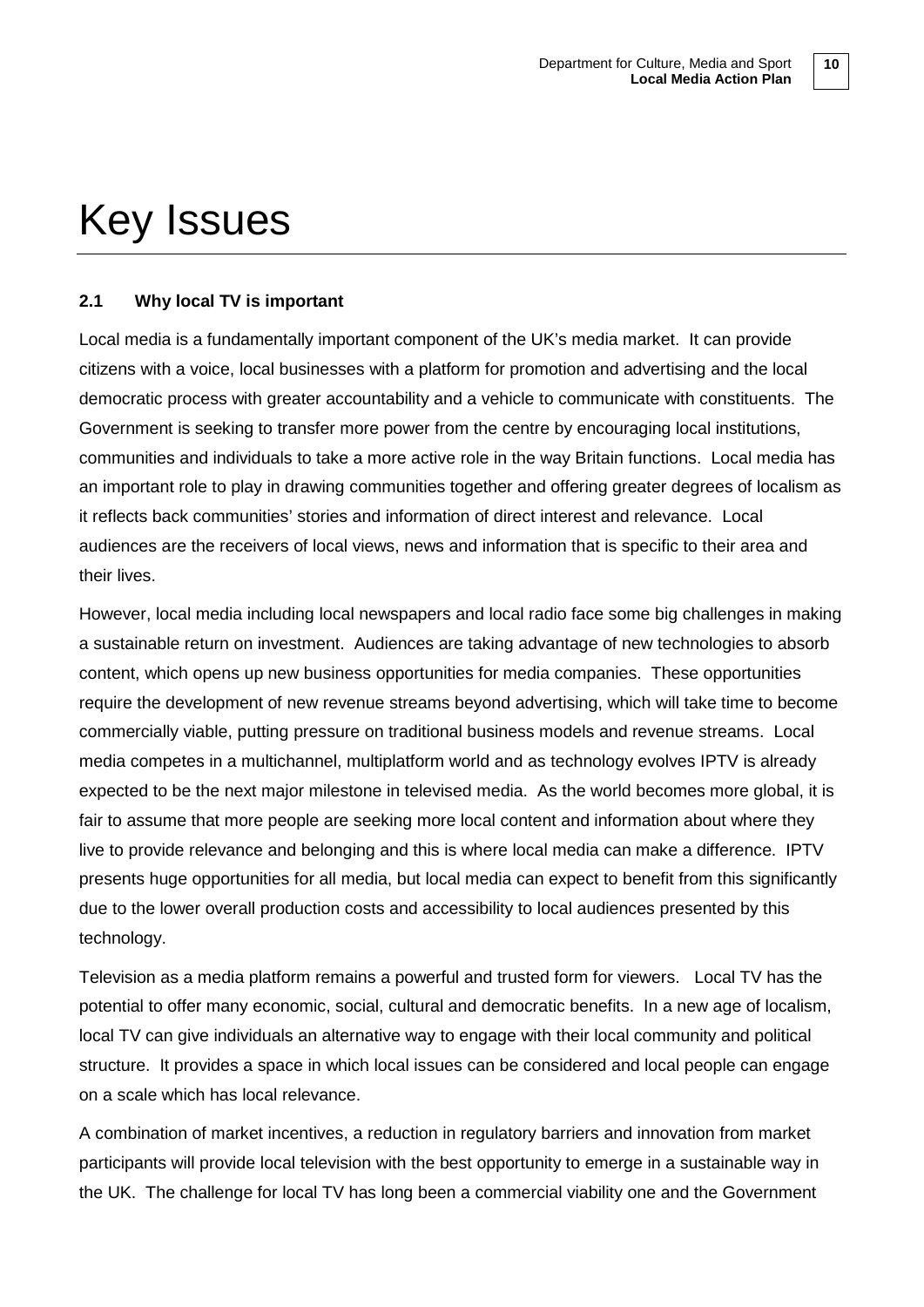specifically sought to address this by commissioning Nicholas Shott, Head of UK Investment Banking at Lazard to examine what the necessary conditions for local TV are and how a new model might work.

## <span id="page-10-0"></span>**2.2 Where we are now**

In his report published in December 2010<sup>[4](#page-10-1)</sup>, Nicholas Shott concluded that commercially viable Local TV is possible if a particular set of conditions are met including the requirement of a backbone or network provider to provide a sustaining network along with national advertising underwriting and EPG prominence.

The Government agrees with the Shott review that IPTV is likely to be the optimal long term platform for local TV and will serve smaller communities better than services broadcast on the digital terrestrial (DTT) network as a low-cost solution. Indeed, IPTV is likely to support a number of television-type services and the Government's strategy on universal broadband will directly facilitate this. However, IPTV penetration forecasts suggest it will be a number of years yet before significant IPTV penetration is reached in the UK. In the short to medium term therefore local TV on terrestrial platforms is more likely to be able to build brand awareness, have a direct reach into households and become a trusted destination for viewers seeking more local news and content. It therefore represents an important new focus within public service broadcasting and can act as a catalyst for delivery of high quality local content as new connected (IPTV) technologies emerge.

Commercial public service broadcasting (PSB) forms an integral part of the UK's media and enjoys a global reputation. Yet, the Government is concerned that the ongoing provision of commerciallyprovided public service content in particular is suffering as a result of these long-term changes happening in the market. Public service content, especially local and regional news, has for a long time been at risk. The Government faces a choice of letting the decline in such PSB content continue or seeking to identify alternative ways that not only sustains this type of non-centralised content but increases the amount available on TV.

The Government wants to see new local TV services emerge to serve communities across the UK. The conditions are now right with lower costs brought about by new technologies including potential capacity opportunities following digital switchover.

The Government's plans for local TV were first expressed in the Coalition Programme<sup>[5](#page-10-2)</sup> which stated that "we will enable partnerships between local newspapers, radio and television stations to promote a strong and diverse local media industry." The Secretary of State subsequently set out his vision for

<span id="page-10-1"></span><sup>4</sup> <http://www.culture.gov.uk/publications/7655.aspx>

<span id="page-10-2"></span><sup>&</sup>lt;sup>5</sup> [http://www.cabinetoffice.gov.uk/media/409088/pfg\\_coalition.pdf](http://www.cabinetoffice.gov.uk/media/409088/pfg_coalition.pdf)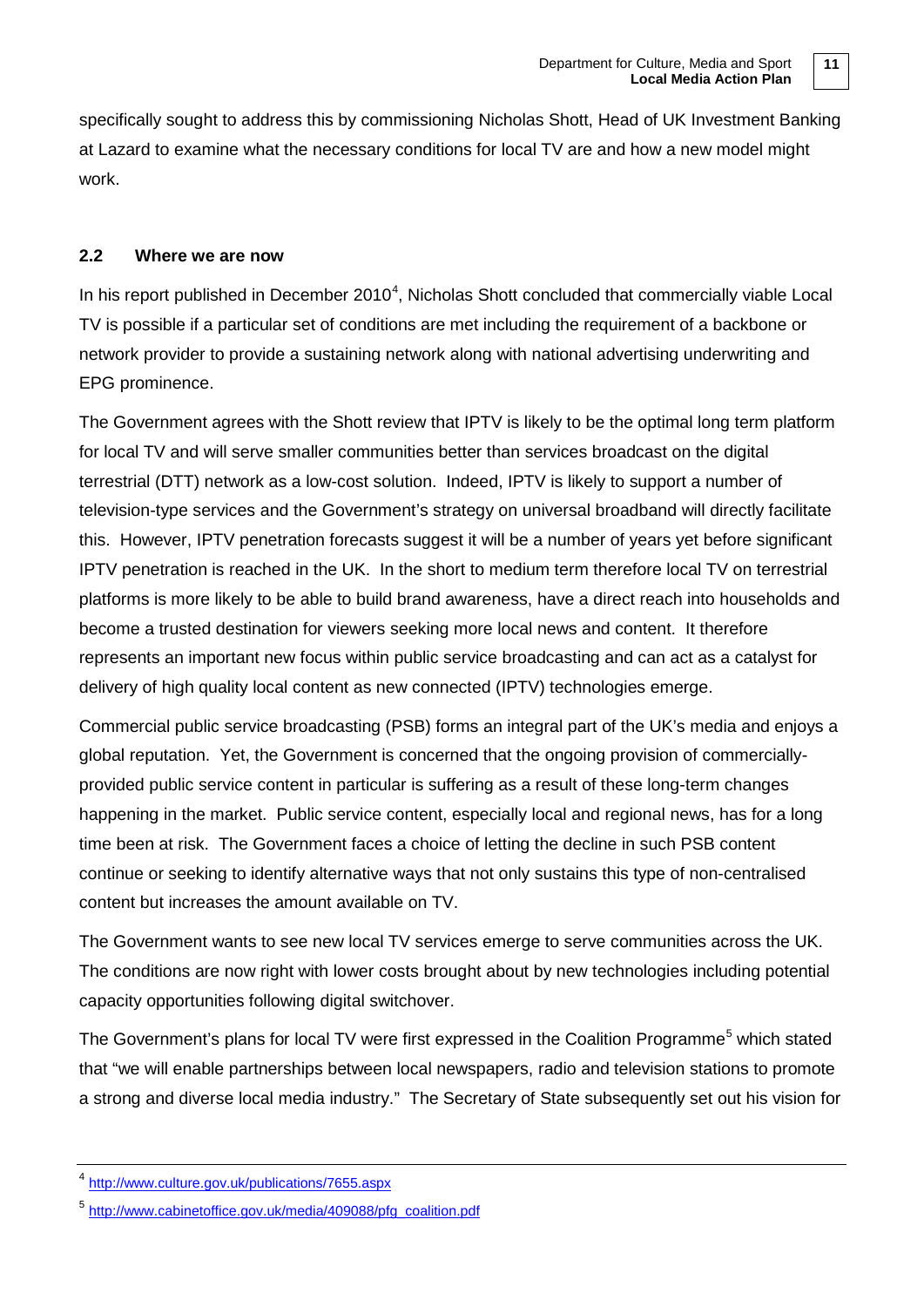Local Television in his keynote media speech<sup>[6](#page-11-2)</sup> at The Hospital Club on 8 June 2010 and in a speech to the Royal Television Society International Conference on 28 September 2010.<sup>[7](#page-11-3)</sup>

## <span id="page-11-0"></span>**2.3 Available evidence**

Local media has been the subject of several reports and enquiries. Ofcom published a discussion paper on Local and Regional Media in 2009<sup>[8](#page-11-4)</sup> and the House of Commons Culture Select Committee conducted an inquiry on the Future for Local and Regional Media<sup>[9](#page-11-5)</sup> publishing their findings in early 2010.

These reports stress the importance of local content to audiences. Nine out of ten adults regularly consume some form of local news; 79% of people rate local news stories as important; and 75% of people feel more attached to their city/town/village than those who feel more attached to their region  $(56\%)^{10}$  $(56\%)^{10}$  $(56\%)^{10}$ .

The Shott review stresses the importance of providing *high quality* local TV. Audiences expect excellent quality television; and the content must be sufficiently compelling to sustain audience viewership. The Government agrees with this view and believes that high quality content will be essential for a sustainable service.

A key part of the content offer is likely to be news; perhaps both local and national news locally anchored providing a local perspective. The Shott review identified news as being a key driver for local TV, and this clearly fits into the Government's view that local TV is likely to provide news in order to meet audience expectations of their local services. However, it is important to note that the local TV content offering may be different in different locations. The very essence of localism should mean that a local TV service in one city is not simply a carbon copy of that on offer at another location.

<span id="page-11-1"></span>The Government expects the local content to originate locally and be sufficiently local, but the licensing regime for the local services will be as light touch as possible to minimise costs and regulatory burdens to the new local TV services.

<span id="page-11-2"></span><sup>6</sup> [http://www.culture.gov.uk/news/ministers\\_speeches/7132.aspx](http://www.culture.gov.uk/news/ministers_speeches/7132.aspx)

<span id="page-11-3"></span><sup>7</sup> [http://www.culture.gov.uk/news/ministers\\_speeches/7447.aspx](http://www.culture.gov.uk/news/ministers_speeches/7447.aspx)

<span id="page-11-4"></span><sup>8</sup> <http://stakeholders.ofcom.org.uk/binaries/research/tv-research/lrmuk.pdf>

<span id="page-11-5"></span><sup>9</sup> <http://www.publications.parliament.uk/pa/cm200910/cmselect/cmcumeds/43/4302.htm>

<span id="page-11-6"></span><sup>10</sup> Page 13, *Local TV Review*[, Nicholas Shott, London 2010](http://www.culture.gov.uk/images/publications/Local-TV-Report-Dec10_FullReport.pdf)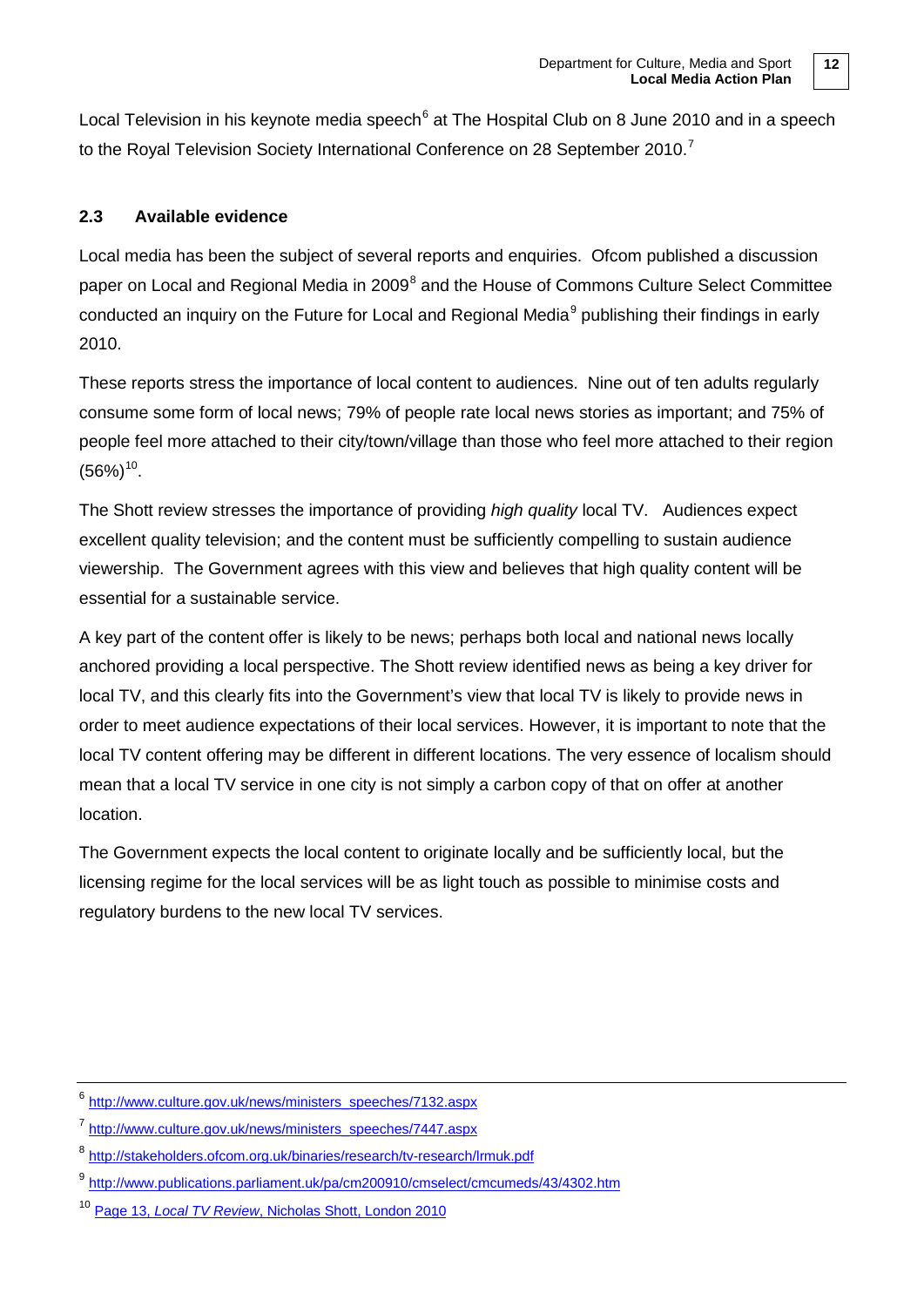### **2.4 Local TV economics**

Ofcom recently produced for the Government two in-depth reports to assist in the thinking on Local Television; these were a technical delivery options report<sup>[11](#page-12-0)</sup> and a review of how localness can be emphasised in the public service broadcasting framework<sup>[12](#page-12-1)</sup>. According to this report only a very small number of linear stations are currently delivering local services via terrestrial transmission in the UK such as Channel M in Manchester, Northern Visions NvTv in Belfast; and MATV in Leicester. Commercial local TV ventures are rare and this is a problem the Government is seeking to address.

Ofcom explains that some of the reasons why local television has been more widespread in other countries include: (a) they have large urban markets spread across large geographical areas where advertising revenue is principally locally focused; (b) they have higher levels of cable television penetration which has allowed targeted local services; and (c) there have been local, regional and national government subsidies.

The Shott review on the commercial viability of local TV in the UK identified that funding for local TV could come from a number of sources. Both local and national advertising offer potential revenue options, with the latter offering significant opportunities for long-term sustainability. Further, the Shott review recognised the importance of the role to be played by PSBs in supporting local TV to emerge. This includes the BBC's licence fee settlement (agreed in October 2010) which will provide a significant investment opportunity to help with the capital and operational costs of local TV over its first few years.

A key part of the Government's vision is that local TV in the UK should be commercially viable and sustainable. The objective is for new content to be provided and funded through commercial revenues. The Government's role is to remove regulatory barriers and act as an enabler by creating the right framework for local TV to emerge.

The Shott review made it clear that a number of revenue streams will be required in order to ensure sustainability of local TV and to balance significant costs associated with broadcasting. The costs associated with local TV can be defined in three broad categories: the costs of the network channel; the direct costs associated with the local services; and the indirect costs of the local services.

Direct costs to local TV services are incurred in relation to the production of high quality content and transmission costs, although these are likely to vary depending on the final decision on capacity. Additional costs are associated with the acquisition of network content, although again the exact costs incurred will change depending on whether the network channel is an existing broadcaster

<span id="page-12-0"></span><sup>11</sup> [http://stakeholders.ofcom.org.uk/binaries/broadcast/tv-ops/Local\\_TV\\_FINAL.pdf](http://stakeholders.ofcom.org.uk/binaries/broadcast/tv-ops/Local_TV_FINAL.pdf)

<span id="page-12-1"></span><sup>12</sup> <http://stakeholders.ofcom.org.uk/binaries/broadcast/tv-ops/psb-localness.pdf>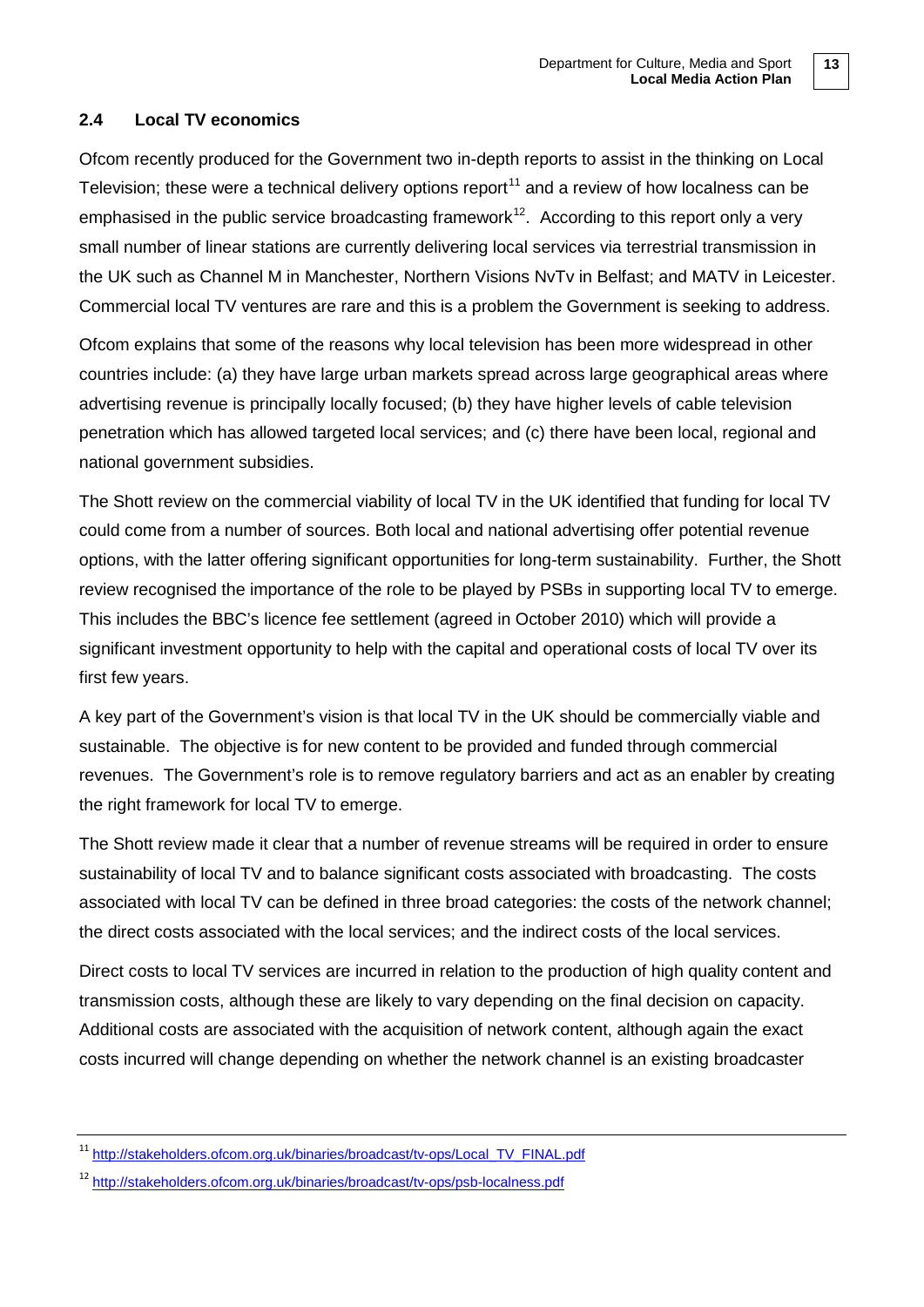(with associated back catalogue content) or a new entrant. The indirect costs associated with local TV also need to be met such as advertising sales, broadcast technical support, marketing and administration.

The Shott review suggested these total costs would be £25m per year for an illustrative 10 station local TV network. This figure applied to a very specific scenario and is supported by a range of information received from a number of stakeholders. These figures could change – and in some cases quite significantly – if the business model or capacity solution were to change.

In the licence fee settlement, reached in October 2010, the BBC committed to provide start-up capital costs of up to £25m in 2013/14 for up to 20 local TV services and up to £5m per annum of ongoing funding from 2014/15 for three years to acquire local TV content for BBC use. Shott identified that this revenue would be important to local TV, particularly during the first few years as local TV establishes itself.

The exact deployment of the BBC contribution is yet to be determined, and with a cap of £25 million on start-up support, not every option can be pursued. The start up funding from the BBC could be used to enable a video stream by either reengineering a national multiplex to create capacity or by providing the engineering to create new local GI multiplexes. The BBC could also provide value for local services through areas such as studios, equipment and training.

The BBC has been considering how it can best help facilitate local TV and discussions are ongoing. Government is also working with the BBC to determine how European regulatory restrictions would affect this funding and ensure that value for money is achieved.

In order to provide a commercially sustainable local TV service, the network channel will also need to develop a strong advertising proposition, at both a local and national level. In his report, Shott considered the importance of national advertising being underwritten (his suggestion was that this could be to the value of £15m). The network channel will need to consider how such advertising revenue could be underwritten or secured prior to the launch of local TV and other revenues that support the business model. The Government will not underwrite or subsidise local TV and so business models will need to be sufficiently robust to cover operational costs (i.e. costs of carriage and transmission).

It is clear that the final local TV framework will need to have a solid financial model in place with a robust business plan that can balance the generation of sufficient revenues to cover the operating costs. As part of the expressions of interest process, the Government will therefore want to understand potential models including how national advertising sales can be secured.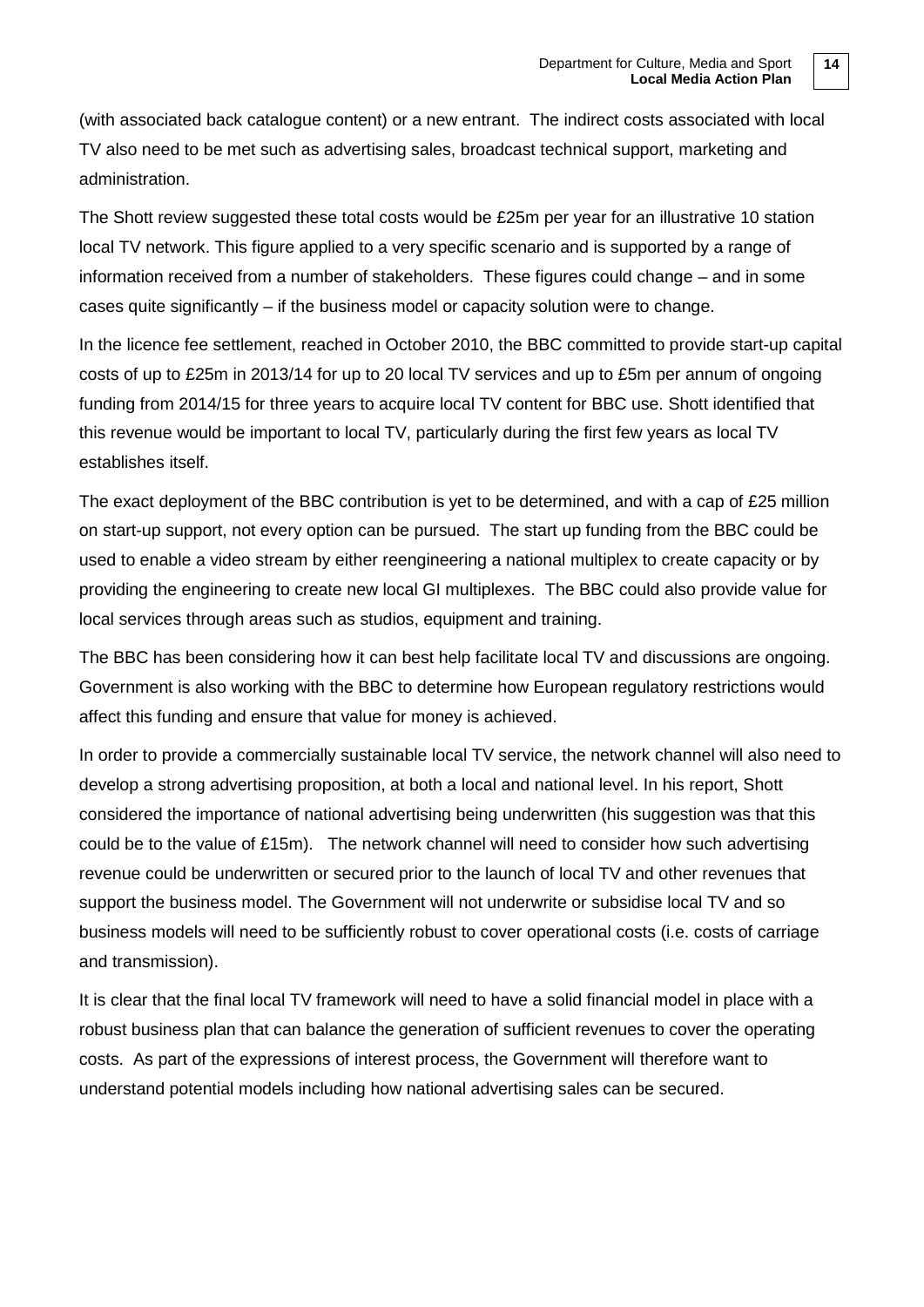## <span id="page-14-0"></span>**2.5 Locations for local TV**

The eventual aim for local TV is that it is made available throughout the UK, providing local and relevant content to all who want to access it. However, given the commercial uncertainty involved in relation to acquiring capacity and developing a sustainable revenue proposition, it is clear that local TV cannot simply be launched across the UK immediately.

Nicholas Shott recommended that services are focused on at least 10 conurbations to start with and largely based his assumptions on a Geographic Interleaved spectrum (GI) technical model. This would help establish the concept of local TV and help to determine the exact audience demand and audience numbers needed to sustain a local TV service. Therefore, local TV will need to cover locations where the population is large enough to sustain advertising revenues. However, this does not necessarily preclude local TV in other localities. Arguments have been put forward that suggest a network of local services built around the main DTT transmitters (i.e. around 80 localities) could eventually be formed notwithstanding a multitude of services that could be carried via IPTV. And we are very keen to hear from other potential operators about which areas they believe such services would be possible given the technical considerations set out below.

The Government recognises the argument that localities outside of large conurbations have similar needs for local content. However, the provision of local content to small audiences has to be balanced with getting local TV services off the ground, underpinning commercial viability considerations and the long-term prospect for local services in smaller and rural communities potentially being carried via IPTV in due course.

The Shott review considered local TV issues in respect of the devolved nations. The Government agrees that each nation has different local media markets and differs in geographical terms. A local TV solution in the nations might be nation-wide; alternatively, there may be opportunities for greater localisation. For example, the Government understands that GI spectrum is relatively abundant in Scotland and there is scope that this can be used for Scottish broadcasting purposes should a bidder acquire it for these purposes.

To a large extent, the locations will be defined by what providers believe is possible through the chosen capacity delivery route, because different capacity solutions have inherently different geographical possibilities. The reports provided by both Shott and Ofcom contain useful analyses of the top main conurbations in the UK by audience reach, transmitter coverage and coverage problems.

The diagram in [Annex A](#page-24-0) shows the top twenty transmitters in the UK by coverage and associated population size.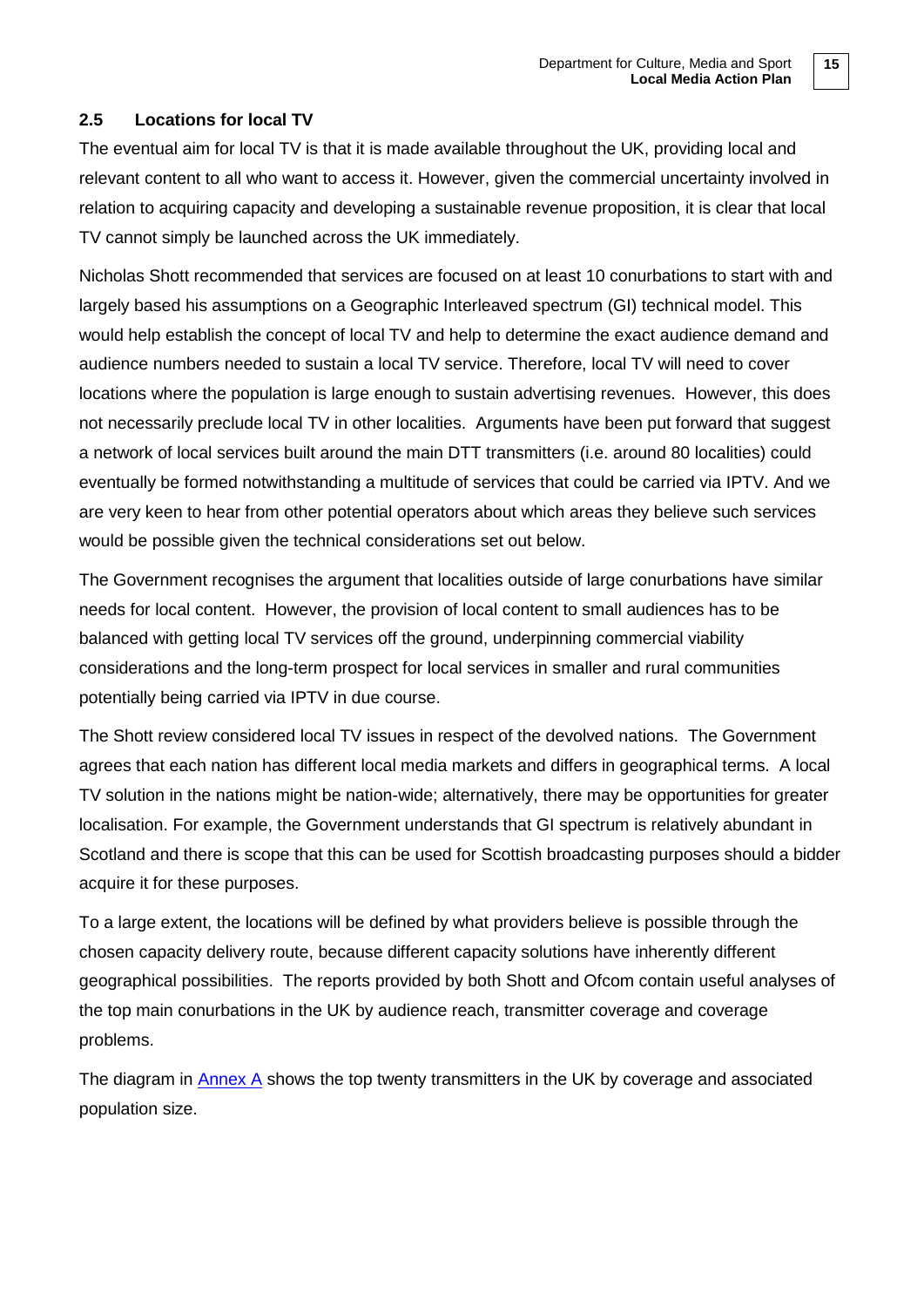## <span id="page-15-0"></span>**2.6 Technical distribution (capacity)**

The Government has been considering the available capacity options that would provide the optimum benefits, balanced against costs and risks. These are discussed in further detail in Ofcom's technical paper. These essentially fall between an existing national multiplex option and a new spectrum option. In weighing up the criteria to help determine the technical solution, the Government has been considering the following:

- (a) Timetable and ease of implementation: the Government wants to see the first local TV licences in place in 2012;
- (b) commercial viability: the Government expects to see a network affiliate model emerge and the viability of this structure will be influenced by the ability of the network channel or a partner to sell national advertising;
- (c) affordability and localisation: the capacity options each have constraints and require various degrees of engineering (for example, to increase the scope for local opts). The cost of doing this needs to be balanced with the other key criteria including opportunity cost to Government and others; and
- (d) legislation and regulation: seeking to secure capacity has regulatory implications; BBC spend also has to comply with EU rules which again have to be balanced with the other key criteria.

### *PSB multiplexes*

The multiplexes (mux) which could be modified to provide an additional video stream for a network channel are the existing regionalised PSB multiplexes: Mux 1 (operated by the BBC) and Mux 2 (operated by Digital 3&4). These multiplexes offer coverage across the UK of 98.5% of households. These multiplexes are already regionalised, but do not currently have spare capacity. However, subject to further technical assessment, the Government understands that capacity could be made available through reengineering and spectrum optimisation work but this would involve significant new investment. Placing a new local network channel within one of these multiplexes would offer the best opportunity to reach the highest audience levels and consequently higher advertising revenues. The Government could seek to reserve that new capacity for local TV purposes. Carriage costs would be applicable for the network channel to be carried on the multiplex. The Government will be discussing the engineering scope, costs and timescales with the multiplex operators and others going forward.

### *Geographic Interleaved spectrum*

The alternative option, as identified by the Shott review, is the use of GI spectrum which will be fully available after digital switchover. A network channel can be built using GI spectrum. In addition, GI spectrum inherently allows for localisation of content, and has historically been seen as a potential solution to the local TV delivery question.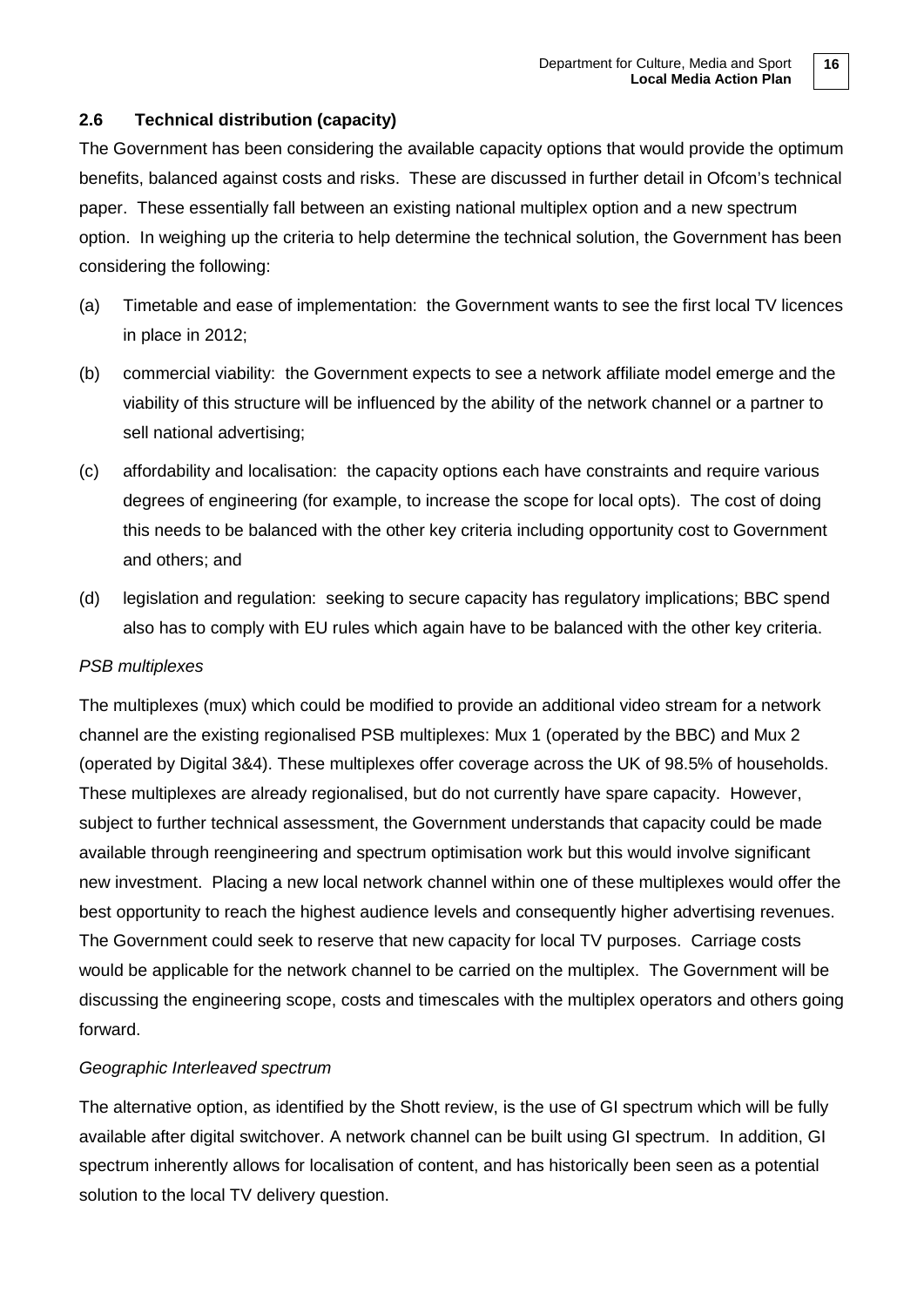GI spectrum has the greatest ability for localisation; relatively low operation costs; and the ability to transmit multiple services or channels over a single multiplex with revenue opportunities. Subject to planning and engineering work, GI could achieve significant population coverage although the likely level of coverage can only be determined once target locations are known, and it will not be as great as that provided by a PSB multiplex.

GI also has capacity for additional video streams in a way that a PSB multiplex does not. These additional video streams could be used to monetise content (such as teleshopping services or renting the capacity to a third party) which could provide a valuable revenue source for local TV services.

The Government's current policy towards spectrum allocation is a market-based one. This means that spectrum as a state resource should be openly auctioned with minimal conditions of use attached. Therefore, the Government does not intend to reserve GI spectrum for local TV. However, Ofcom's existing approach means that GI will be packaged and made available in a way that would be suitable for local TV purposes. The Government considers that GI could provide an alternative model for a network channel carrying local services or in addition to local TV provided by a national multiplex solution. Potential local TV providers are encouraged to consider GI within business models as part of the expressions of interest process.

The Government recognises that distribution by DTT is the optimum solution for reaching the majority of homes. 73% of homes have Freeview on primary or secondary sets<sup>[13](#page-16-0)</sup>. Ideally, those homes served by satellite and cable television services should also have the opportunity to access local television. However, carriage on these platforms could be prohibitively expensive. Further consideration is necessary of the importance of satellite and cable penetration and how households watch television through second and third TV sets. The Government is considering whether invoking 'must carry' obligations on platform providers is appropriate. Consideration of the possible role of satellite and cable in the future of local TV is welcome and the Government wants to understand from expressions of interest for the network channel how the costs of reaching homes served by cable and satellite would be met.

In summary, the Government considers that a network channel provided through a national PSB multiplex would offer the best opportunity to gain revenue through national advertising, with significant audience reach across the country but is limited in the number of local services that can be carried; while a network channel using geographic interleaved spectrum would cover fewer households (with a potential reach of over 50% of the population), it does potentially offer greater localisation and overall lower engineering and operational costs.

<span id="page-16-0"></span><sup>13</sup> <http://stakeholders.ofcom.org.uk/market-data-research/tv-research/dtv/dtu-q2-2010/>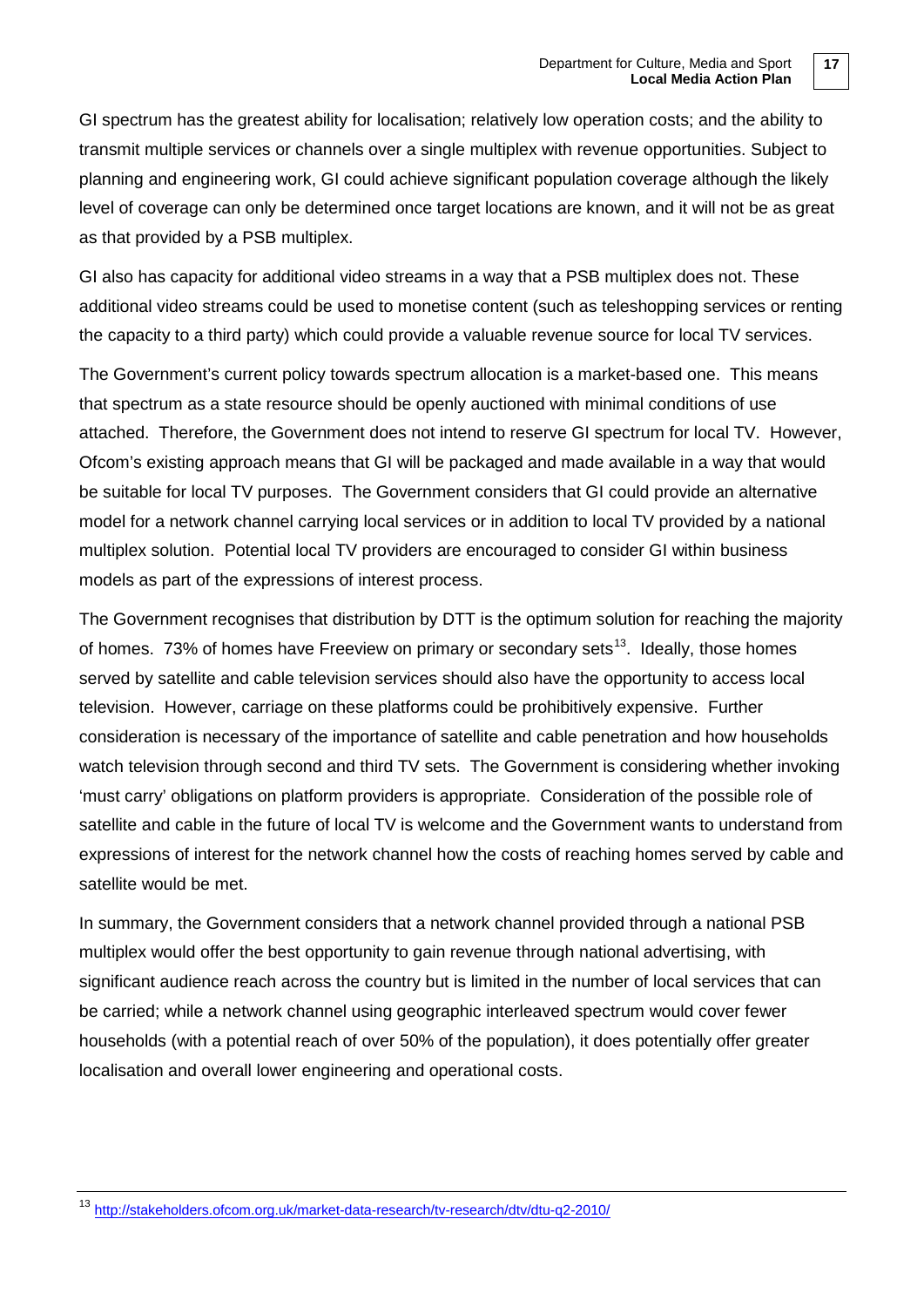## <span id="page-17-0"></span>**2.7 A network channel**

The success of local TV will be dependent on the local services being able to capture the attention of their local audience. The Shott review noted that there is a significant desire from individuals to be involved in their local communities and to be involved in local TV. The Government believes that this interest should be harnessed to generate compelling local content. This could be enhanced further through the involvement of existing local media operators such as local papers and local radio, who have the understanding and capability to report on local issues and who have a direct interest in the health of local media.

The Government considers there are several options available around the ownership model of the network channel and local services and the Shott review discussed possible models which potential providers may choose to consider. However, it is not for the Government to determine ownership or what local content should be provided. Importantly the network channel needs to be strong and sustainable enough to carry local TV and continue to accommodate local services as these grow in number. In order to foster the most appropriate ownership model and remove unnecessary barriers, the Government has already proposed removal of the local cross-media ownership rules and will lay an order shortly. This will allow existing local media providers to consider how they might engage with the local TV proposition.

The best opportunity for local TV is through a new network channel that provides an affiliate structure for local TV services.

A new network channel carrying local services is vital to ensuring commercial viability as it reduces unnecessary duplication of effort and allows for sharing of costs where possible. The network channel will need to have the capacity to provide a network service. This means supplying network content of sufficient quality to attract audiences and advertising. This network will be required to fit around the local services. These local services could be provided by the network channel or by third party local TV service providers.

One way this could be provided is through sharing services, organising resources and sourcing network content which could be shown across the country when the local TV service is not being shown. Another is combining local content with network content in individual locations tailored for those localities. The right capacity option becomes an important consideration here. The Government wants to understand what market players think they need to make local TV most effective in line with the objectives and considerations set out in this plan.

The Government wants to see a market-based solution emerge and is prepared to exercise its available powers and facilitate the right conditions to incentivise the market. The Government is also considering whether new primary legislation is needed to secure incentives such as a prominent EPG position for local services. However, a quicker route is through the existing legislative framework under section 310 of the Communications Act 2003.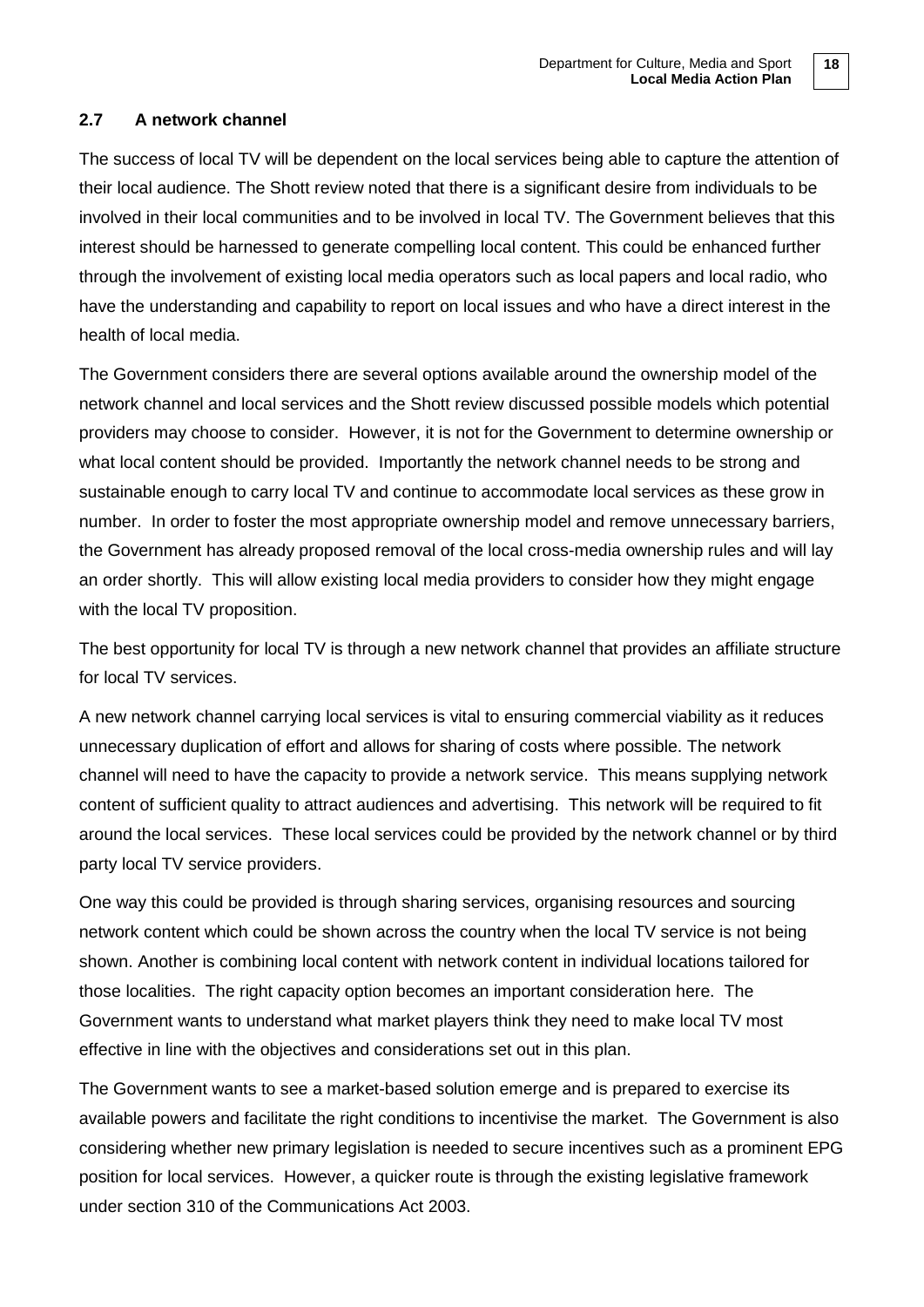Of course, it is not for Government to design a local TV solution in isolation; this is a task which requires the input of key market players with an understanding of what will be successful at a local level. This is why we propose to begin the process inviting expressions of interest about the nature of the services that may be provided. This will give potential providers an opportunity to say what they believe is practicable.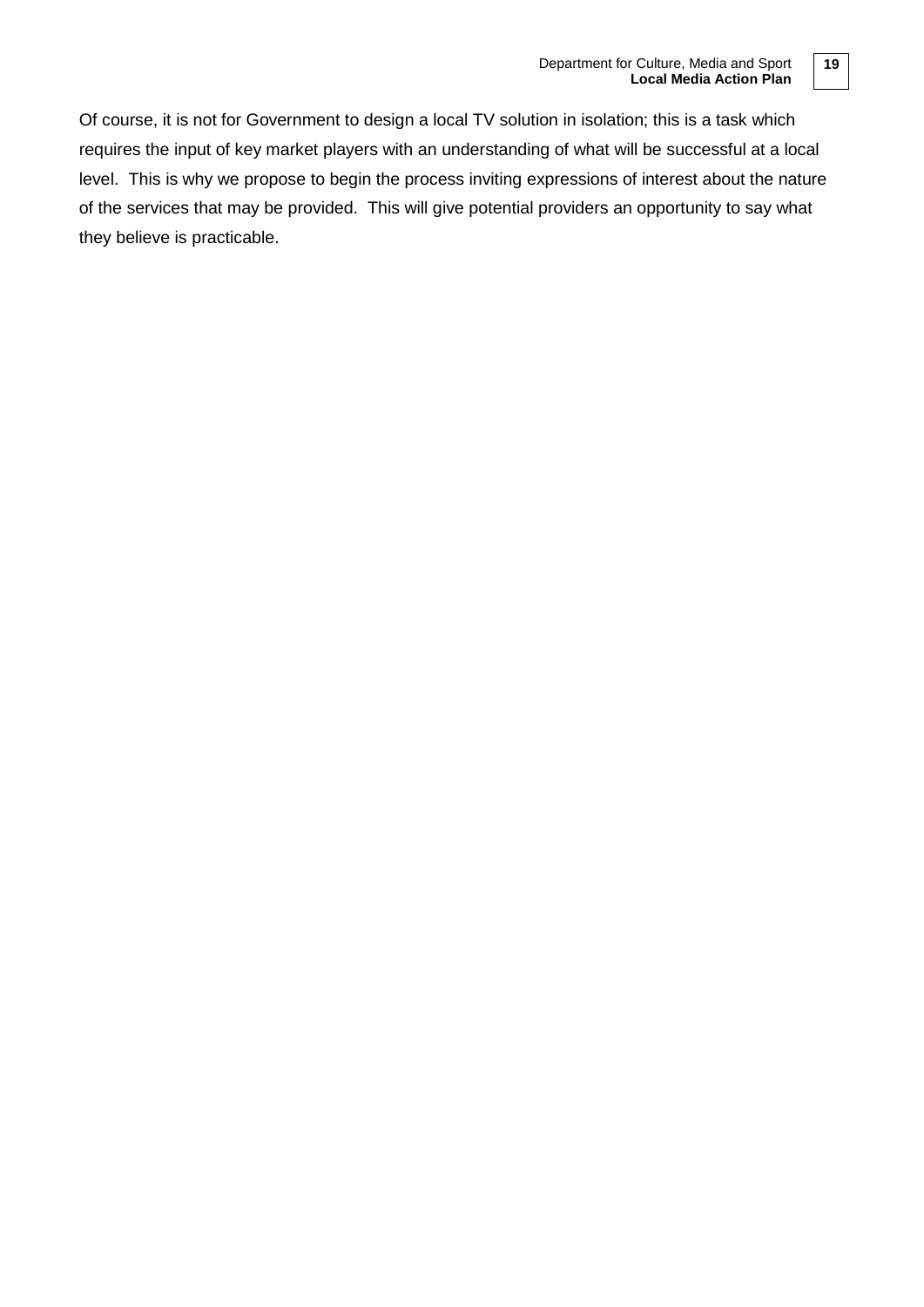# Action Plan

<span id="page-19-0"></span>This section sets out the specific measures the Government is seeking to take.

## **3.1 Expressions of interest for the network channel**

We want to hear what it will take to deliver a robust local TV network for the UK. In return for multiplex capacity to facilitate the broadcasting of the network channel and prominent EPG position, DCMS is inviting expressions of interest from parties who believe they can provide a network channel that will carry local services.

This is very much an informal stage in the process; there will be no formal consideration to determine a preferred bidder or rule any bidder out as this is not a formal tender. The Government will not be making any judgements on the merits of any of the proposals submitted other than to help inform the decision about technical solutions and the design of any future award process.

This is the first step in an ongoing dialogue with interested parties to ensure that the design and process of the eventual model is sufficiently robust. It is open to all potential providers who can provide a network channel which would carry local TV services within its schedule, providing other scheduled content; sharing services and costs; and managing a national advertising offer. The Government is keen to hear from existing national and local media providers as well as new entrants. Expressions of interest should clearly distinguish DTT or IPTV elements.

Expressions of interest should take the form of indicative proposals. The expressions of interest should include:

- a vision statement, in no more than one page that sets out a high level outline of what they would offer for the new network channel;
- an indicative business plan, outlining the local TV model and how it relates to the proposals set out in this Plan and in particular, the timescales involved and deliverability; technical understanding and platform requirements including how local services could be carried on DTT and on IPTV; reasonable explanation of the financial assumptions including indicative revenues and costs (and how any start-up funding made available from the BBC might be used to help with the engineering requirements for a local TV network); and how the services will be commercially viable;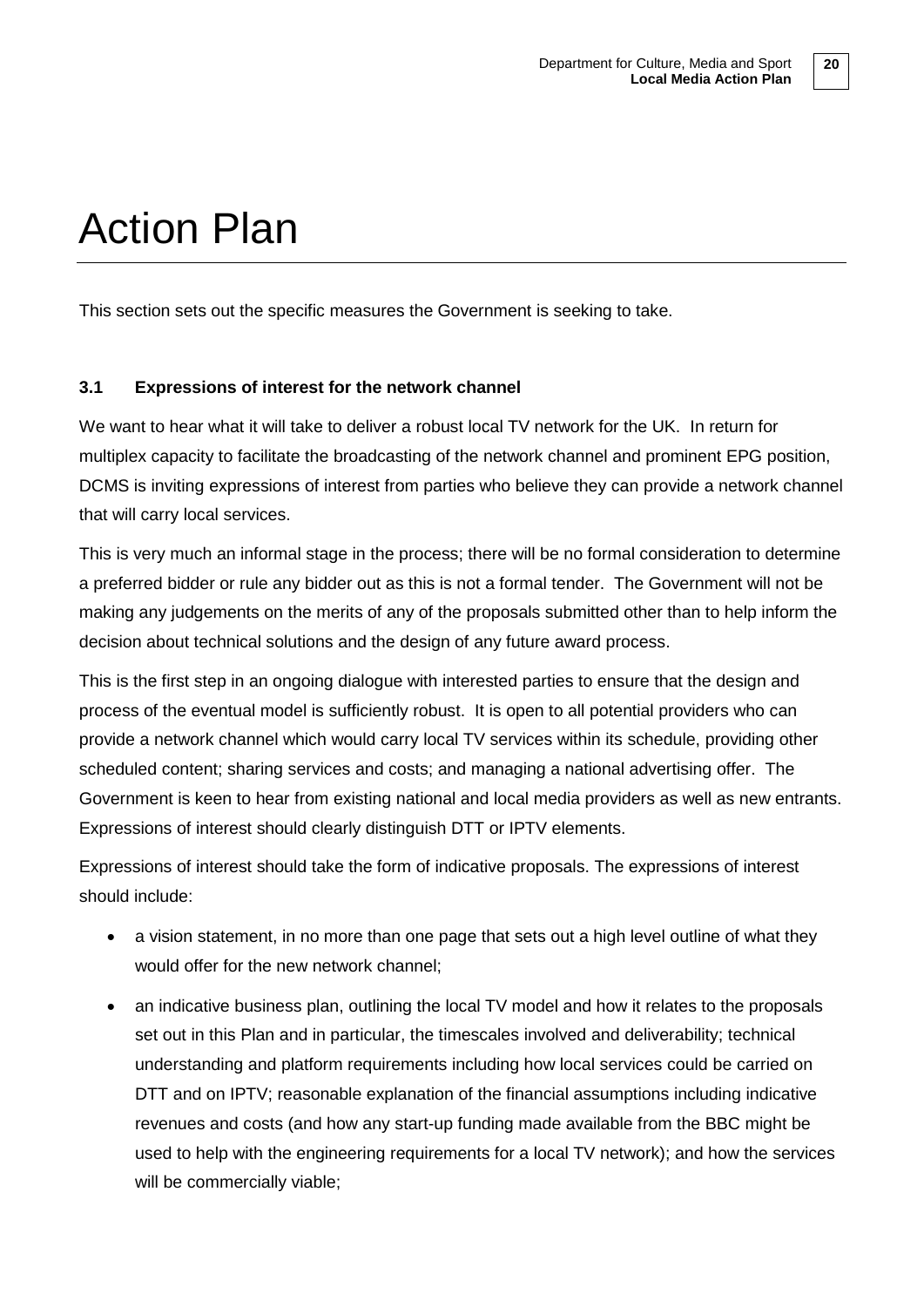- an illustrative schedule listing the type of content that would be provided by the network channel and the split between peak and off-peak hours. This should include an explanation of why this particular scheduling was chosen;
- what, if any, additional measures are needed that can be facilitated by the Government;
- an explanation of how the local services will be accommodated within the schedule and the relationship between the network channel and the local services;
- a consideration of any split between areas of the country and how (or whether) these will be built into the model and expected audience share including consideration of how the devolved nations may be served; and
- an indication of the expected locations to be covered by the local services under the network channel (although it is understood that this could change depending on the eventual capacity solution), with an expectation that this would consist of at least 10 locations.

**Expressions of interest should total no more than 10 pages and should be submitted by email by 01 March 2011 to: [local.tv@culture.gsi.gov.uk](mailto:local.tv@culture.gsi.gov.uk)**

Our aim is to identify prospective bidders to provide a network channel and to inform the next stage in the process. We do not expect organisations or groups of organisations who have an interest in this to incur great cost or resource expenditure. It should also be noted that the Government cannot offer any guarantees at this stage but remains committed to finding a local TV solution.

## <span id="page-20-0"></span>**3.2 Multiplex capacity**

The Government is working on identifying the best option that can reach the right number of conurbations, is technically feasible in engineering terms, is consistent with the Government's overall timetable and can provide maximum commercial opportunities for a sustainable network. The Government is continuing to discuss the options with the multiplex operators.

Geographic interleaved spectrum may become available through an auction offering bidders the opportunity to acquire and utilise this from 2013 subject to decisions on Ofcom's approach and timing. GI remains inherently suitable for local TV purposes and packaged together could offer an alternative approach to using an existing national multiplex. Expressions of interest for the network channel should consider the most appropriate technical capacity solution for their business models.

While there is no proposal to subsidise or underwrite any business models, the Government recognises that attaining multiplex capacity can be prohibitively expensive and has agreed support from the BBC for this element of the venture. The Government's current policy is not to reserve GI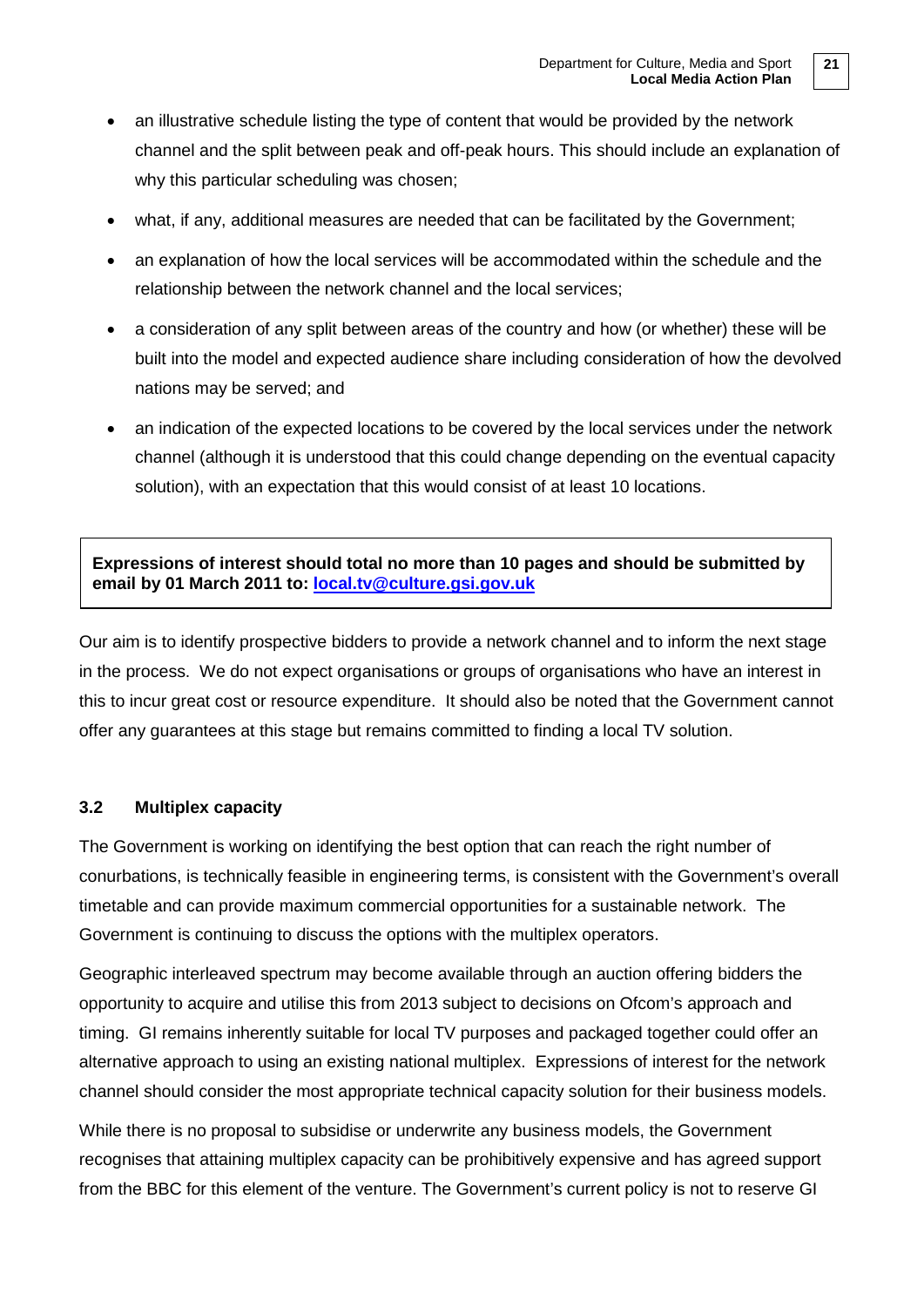spectrum which will be released through auction in due course. While the Government is considering how the capital investment funding secured through the BBC settlement can be used to support the creation of a new video stream on a national multiplex, we are also considering whether this funding might alternatively be suited to building local multiplexes using GI if this presents itself through the expressions of interest as a viable option.

## <span id="page-21-0"></span>**3.3 EPG prominence**

Subject to further consultation, the Government will bring forward secondary legislation following award of the network channel to designate electronic programme guide (EPG) prominence for the local services on the network channel. The channel will satisfy public service obligations and any other conditions around creating a viable network model delivering high quality local content. The Government believes new secondary legislation will offer a clear incentive, certainty and clarity to the local TV network channel and EPG providers.

However, if the secondary legislation does not secure the appropriate prominence for local services then the Government is minded to introduce new primary legislation to secure page one/screen one EPG prominence. This will ensure the regulatory regime underpinning EPGs adequately reflects the importance of public service broadcasting in circumstances where broadcast television services and internet TV services start to combine.

### <span id="page-21-1"></span>**3.4 New local licensing framework**

To create new local public service broadcasting services, should it be required, the Government will implement a new licensing regime designed to provide a clear framework for local TV. The Government is minded to bring forward an order under section 244 of the Communications Act 2003 which would go some way towards recognising the public service role local services can provide. It may also set out the relationship between the network channel and local services.

## <span id="page-21-2"></span>**3.5 BBC funding**

Following the BBC licence fee settlement, the Government has agreed that the BBC will provide start-up costs of up to £25m in 2013/14 for up to 20 local TV services and up to £5m per annum of ongoing funding from 2014/15 for three years to acquire content for BBC use. The exact deployment of the BBC contribution is yet to be determined and with a cap of £25 million on start-up support, not every option can be pursued. The BBC funding is likely to be used to cover capacity costs and engineering work to modify a national multiplex or build GI multiplexes. The BBC could transfer value through other means such as sharing facilities or providing training.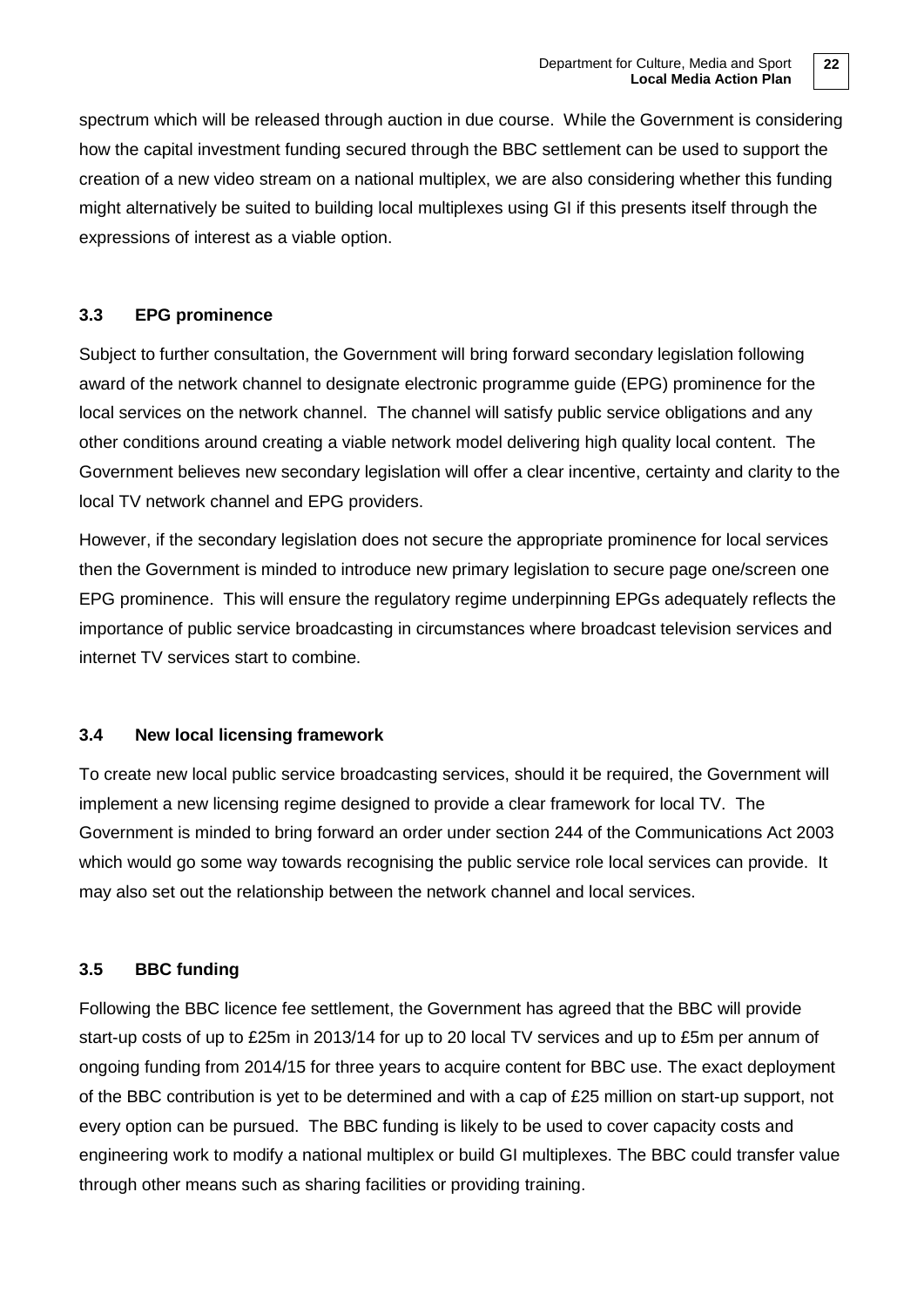The Government plans to set out how this funding will be used in conjunction with the award process for the network channel and after agreement with the BBC. This is subject to European rules on state aid and the Government is investigating this closely and the implications for the Government's timescales.

## <span id="page-22-0"></span>**3.6 Timetable and next steps**

The Government is keen to establish local TV as soon as possible, in order to derive the most benefit for citizens and local media involved in this venture. The plan is ambitious but the Government is determined to meet this. An indicative timeline is given below, building on that already set out in the DCMS Structural Reform Plan<sup>14</sup>.

| <b>What</b>                                                             | When                             | <b>How</b>                                                                                                                                                                                                                                                                                        |
|-------------------------------------------------------------------------|----------------------------------|---------------------------------------------------------------------------------------------------------------------------------------------------------------------------------------------------------------------------------------------------------------------------------------------------|
| <b>Informal expressions</b><br>of interest for a new<br>network channel | 19 January -<br>01 March<br>2011 | Responses to be submitted to DCMS by 01 March,<br>taking into account the objectives set out in this<br>plan.                                                                                                                                                                                     |
| <b>Formal competition</b><br>for network channel                        | June 2011 -<br>Summer 2012       | This is likely to involve a formal award process<br>instigated by DCMS.                                                                                                                                                                                                                           |
| <b>Development of new</b><br>licensing framework                        | Throughout<br>2011               | As required, the Government will design a new<br>framework following consultation on this action<br>plan and in conjunction with Ofcom and others.                                                                                                                                                |
| <b>EPG prominence</b>                                                   | Throughout<br>2011               | The Government expects to bring forward an order<br>under section 310 of the Communications Act 2003<br>to designate either the new network channel or<br>class of local licences. This will depend on the<br>final model. If primary legislation is required, the<br>timetable will be extended. |
| <b>Local licences</b><br>awarded                                        | Summer 2012                      | Depending on the outcome of the network channel<br>award and the implementation of a new licensing<br>regime, the Government hopes that the first<br>licences will be awarded during 2012.                                                                                                        |

<span id="page-22-1"></span><sup>14</sup> [http://www.culture.gov.uk/images/publications/DCMS-Business-Plan\\_2010-15.pdf](http://www.culture.gov.uk/images/publications/DCMS-Business-Plan_2010-15.pdf) (page 12)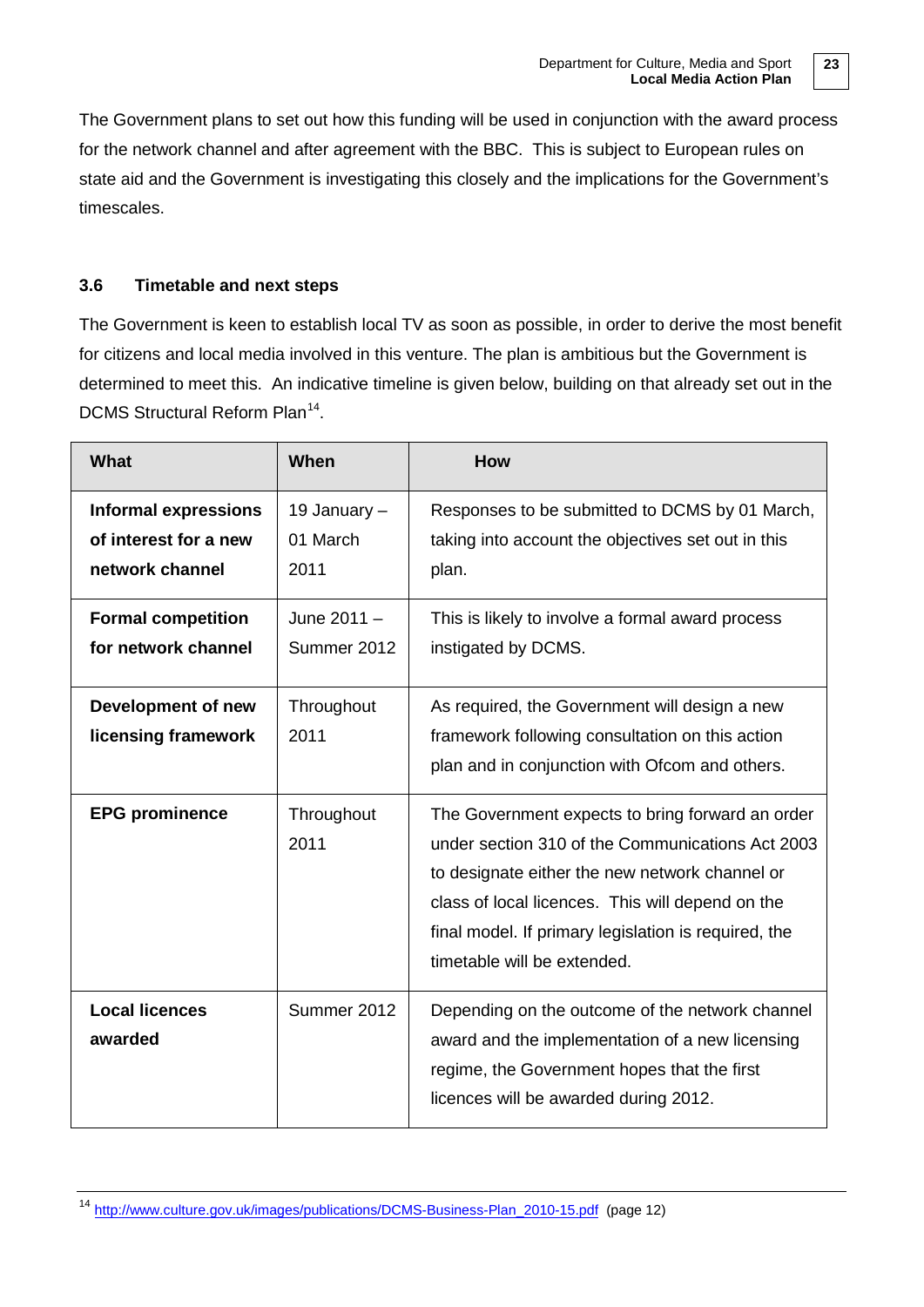By June 2011, DCMS expects to commence the formal stage for award of the network channel. The timescales for this process will depend on which multiplex capacity route is pursued. DCMS will continue to work closely with both Ofcom and the BBC in firming up final proposals given their respective interests in the local TV venture. DCMS will treat expressions of interest in confidence, subject to freedom of information requirements.

DCMS expects these licensing processes to be completed by summer 2012.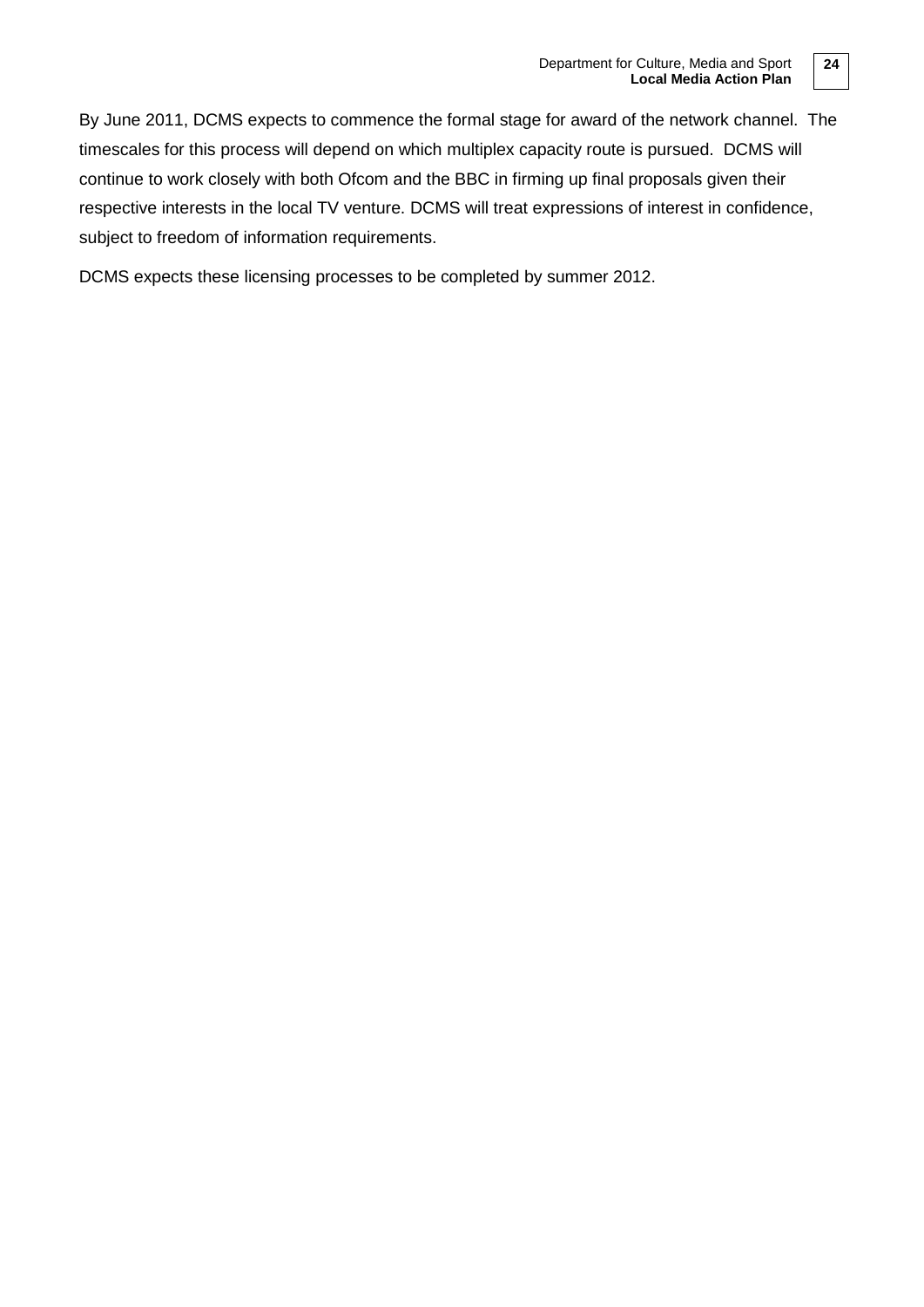## **ANNEX A**

Top 20 transmitters in the UK by coverage and main conurbations including an assessment of the potential geographic interleaved spectrum coverage. This is for information only and does not seek to dictate which localities might receive local TV.

<span id="page-24-0"></span>

Source: Ofcom/Shott review